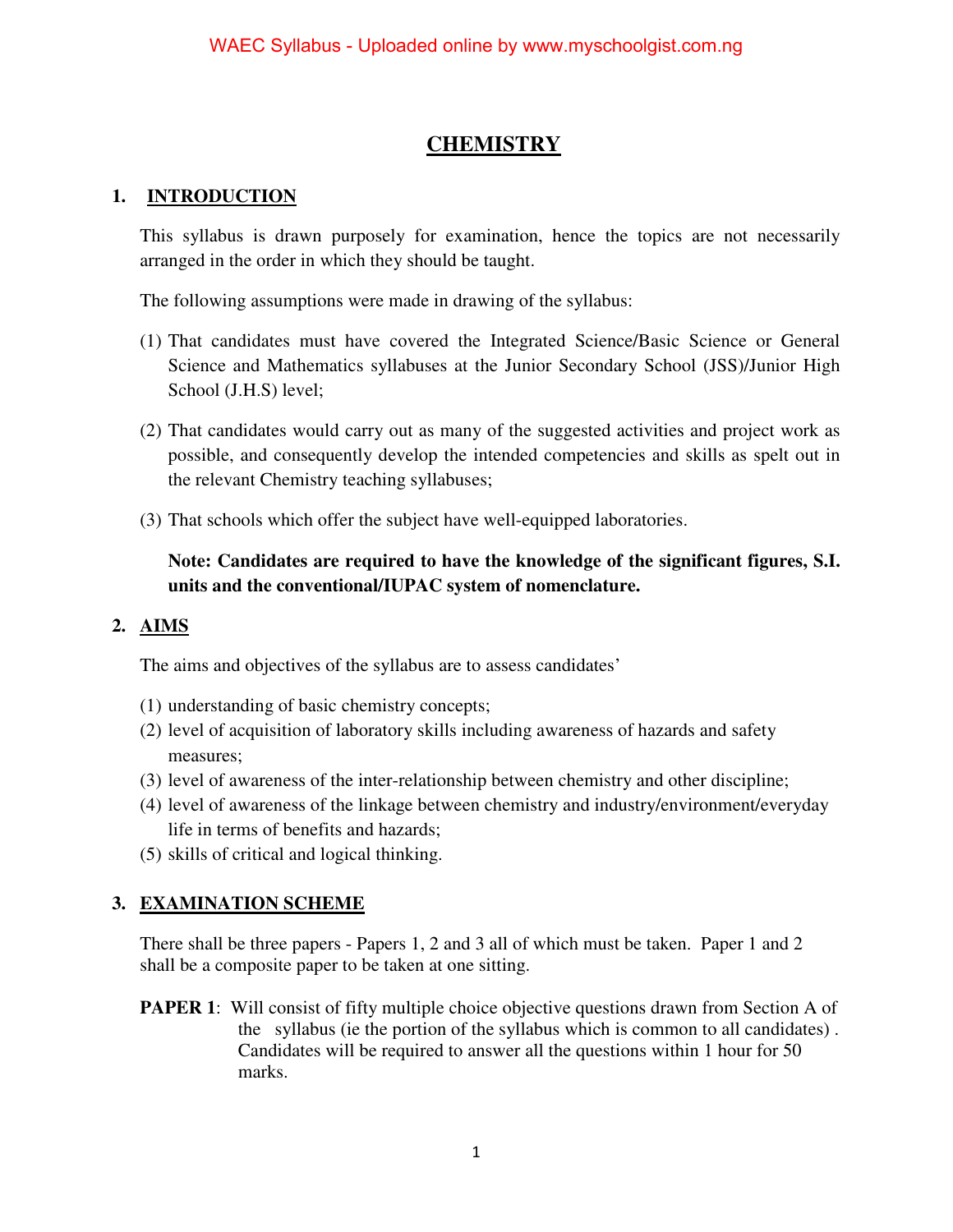- **PAPER 2**: Will be a 2-hour essay paper covering the entire syllabus and carrying 100 marks. The paper will be in two sections; Sections A and B.
	- **Section A:** Will consist of ten short structured questions drawn from the common portion of the syllabus. (i.e. Section A of the syllabus). Candidates will be required to answer all the questions for 25 marks.
	- **Section B:** Will consist of two questions from the common portion of the syllabus (i.e. Section A of the syllabus) and two other questions from the section of the syllabus which is perculiar to the country of the candidate (i.e. either Section B or C of the syllabus). Candidates will be required to answer any three of the questions. Each question shall carry 25 marks.
	- **PAPER 3:** This shall be a 2-hour practical test for school candidates or 1 hour 30 minutes alternative to practical work test for private candidates. Each version of the paper shall contain three compulsory questions and carry 50 marks.

The questions shall be on the following aspects of the syllabus:

- One question on quantitative analysis;
- One question on qualitative analysis;
- The third question shall test candidates' familiarity with the practical activities suggested in their teaching syllabuses.

**Details of the input into the continuous assessment shall be given by the Council.**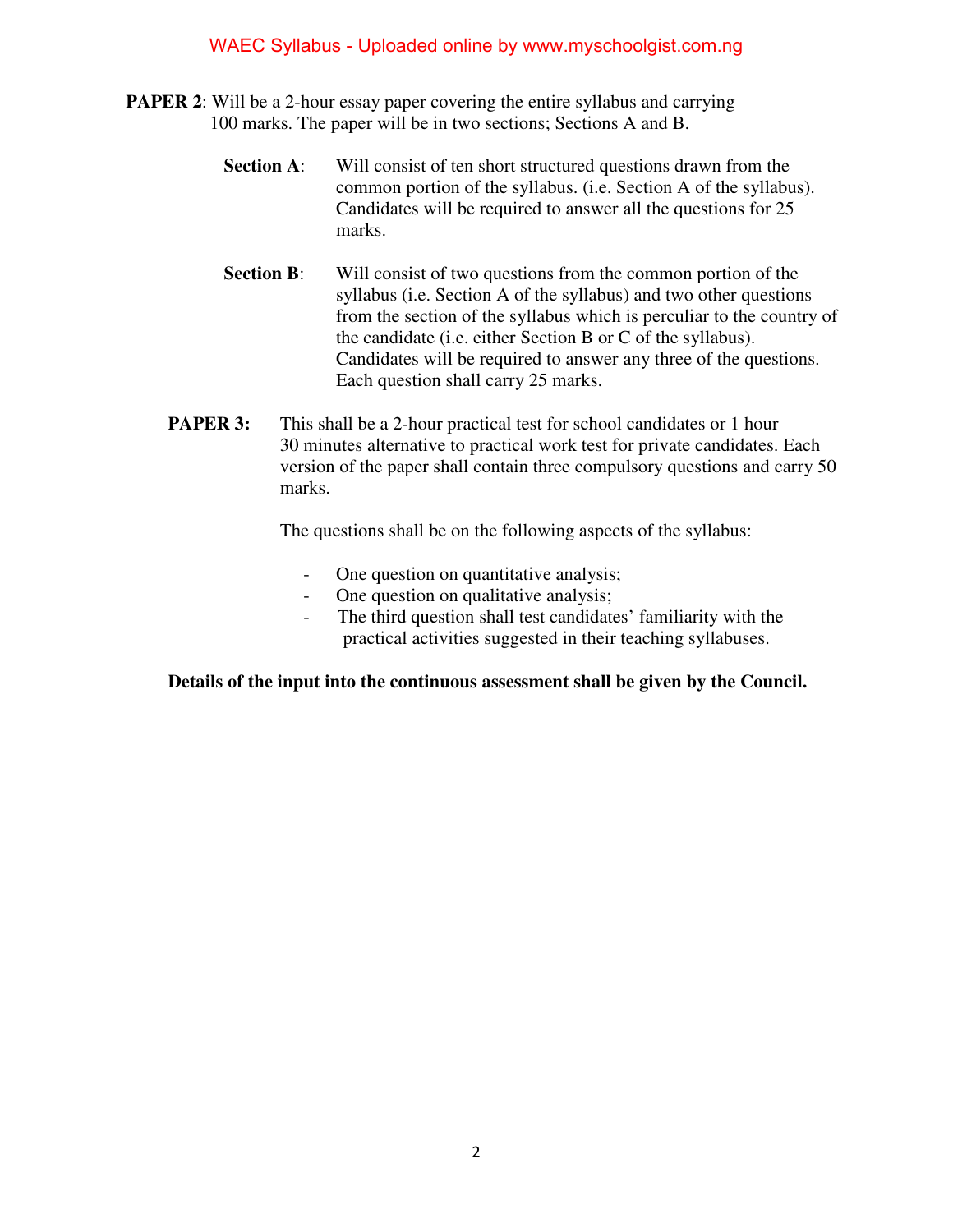#### **SECTION A**

#### *(For all candidates)*

| <b>CONTENT</b>                                                                                     | <b>NOTES</b>                                                                                                                                                                                                                                               |
|----------------------------------------------------------------------------------------------------|------------------------------------------------------------------------------------------------------------------------------------------------------------------------------------------------------------------------------------------------------------|
| <b>1.0 INTRODUCTION TO CHEMISTRY</b><br>(a) (i) Measurement of physical quantities.                |                                                                                                                                                                                                                                                            |
| (ii) Scientific measurements and their<br>importance in chemistry.                                 | (1) Measurement of mass, length, time,<br>temperature and volume.<br>(2) Appropriate SI units and significant<br>figures.<br>(3) Precision and accuracy in<br>measurement.                                                                                 |
| (b) Scientific Methods                                                                             | Outline the scientific method to include:<br>Observation, hypothesis,<br>experimentation, formulation of laws<br>and theories.                                                                                                                             |
| <b>2.0 STRUCTURE OF THE ATOM</b>                                                                   |                                                                                                                                                                                                                                                            |
| (a) Gross features of the atom.                                                                    | (1) Short account of Dalton's atomic<br>theory and limitations, J.J.<br>Thompson's experiment and Bohr's<br>model of the atom.<br>(2) Outline description of the<br>Rutherford's alpha scattering<br>experiment to establish the structure<br>of the atom. |
| (b) (i) Atomic number/proton number,<br>number of neutrons, isotopes, atomic<br>mass, mass number. | Meaning and representation in symbols of<br>atoms and sub-atomic particles.                                                                                                                                                                                |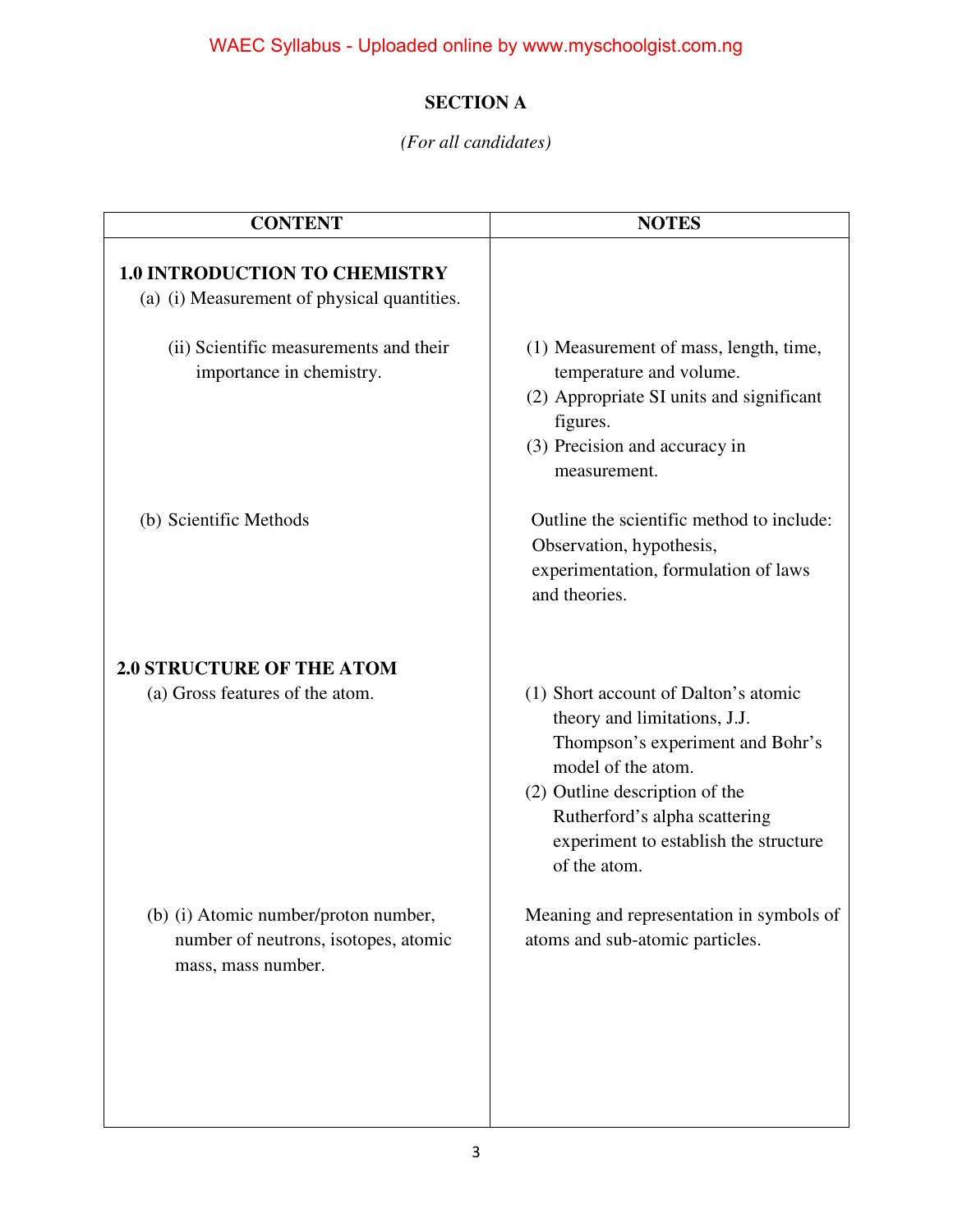| <b>CONTENT</b>                                                                                  | <b>NOTES</b>                                                                                                                                                                                                                       |
|-------------------------------------------------------------------------------------------------|------------------------------------------------------------------------------------------------------------------------------------------------------------------------------------------------------------------------------------|
| (ii) Relative atomic mass (Ar) and<br>relative molecular mass (Mr) based<br>on Carbon-12 scale. | (1) Atomic mass as the weighted average<br>mass of isotopes. Calculation of<br>relative mass of chlorine should be<br>used as an example.<br>$(2)$ Carbon-12 scale as a unit of<br>measurement.<br>Definition of atomic mass unit. |
| (iii) Characteristics and<br>nature of matter.                                                  | Atoms, molecules and ions.<br>Definition of particles and treatment of<br>particles as building blocks of matter.                                                                                                                  |
| (c) Particulate nature of mater: physical and<br>chemical changes.                              | Explain physical and chemical changes<br>with examples.<br>Physical change- melting of solids,<br>magnetization of iron, dissolution of salt<br>etc.<br>Chemical change- burning of wood,<br>rusting of iron, decay of leaves etc. |
| (d) (i) Electron Configuration                                                                  | Detailed electron configurations (s,p,d)<br>for atoms of the first thirty elements.                                                                                                                                                |
| (ii) Orbitals                                                                                   | Origin of s,p and d orbitals as sub-energy<br>levels; shapes of s and p orbitals only.                                                                                                                                             |
| (iii) Rules and principles<br>for filling in electrons.                                         | (1) Aufbau Principle, Hund's Rule of<br>Maximum Multiplicity and Pauli<br>Exclusion Principle.<br>(2) Abbreviated and detailed electron<br>configuration in terms of s, p, and d.                                                  |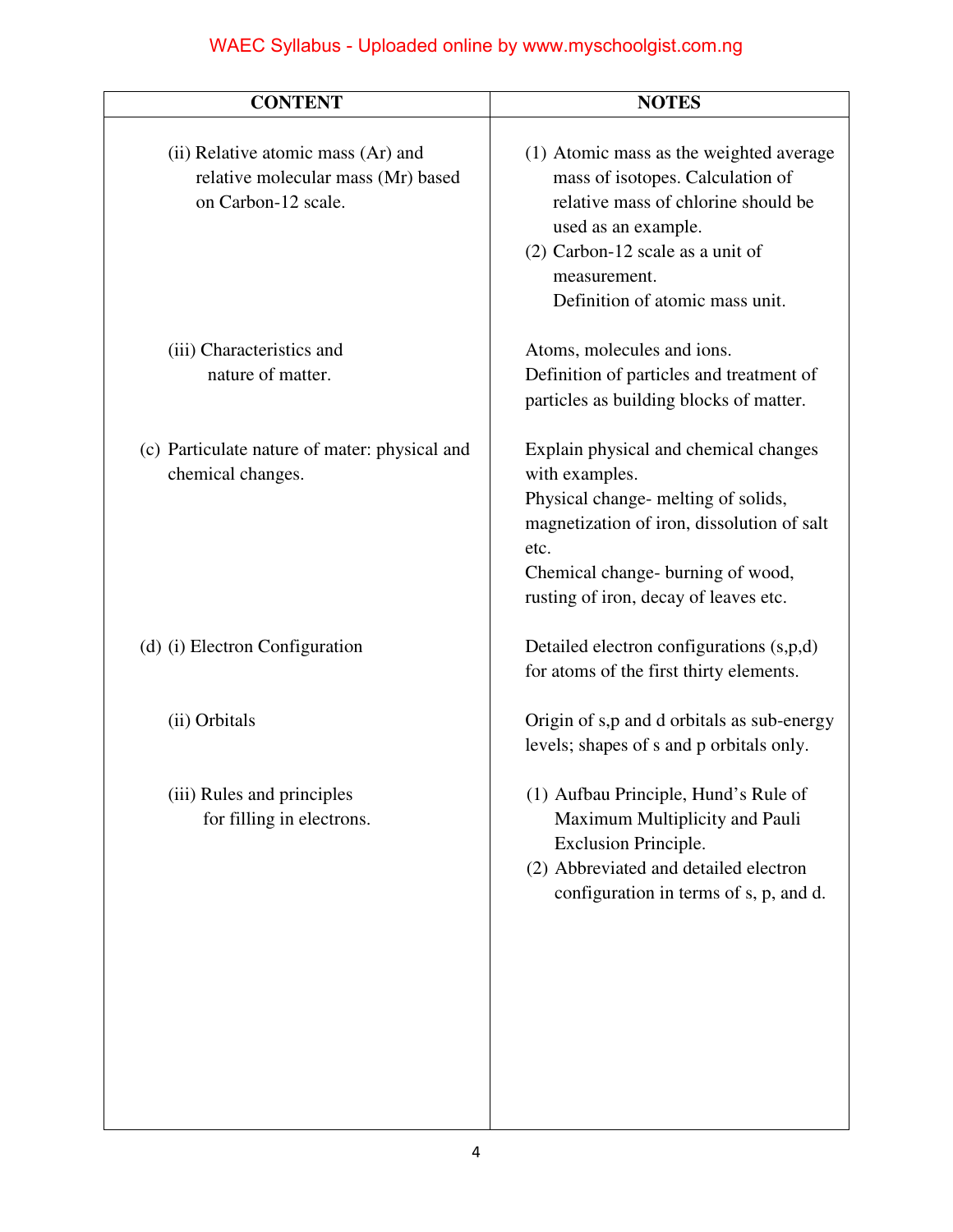| <b>CONTENT</b>                                                             | <b>NOTES</b>                                                                                                                                                                                                               |
|----------------------------------------------------------------------------|----------------------------------------------------------------------------------------------------------------------------------------------------------------------------------------------------------------------------|
| <b>3.0 STANDARD SEPARATION</b><br><b>TECHNIQUES</b><br><b>FOR MIXTURES</b> |                                                                                                                                                                                                                            |
| (a) Classification of mixtures.                                            | Solid-solid, solid-liquid, liquid-liquid,<br>gas-gas with examples.                                                                                                                                                        |
| (b) Separation techniques                                                  | Crystallization, distillation, precipitation,<br>magnetization, chromatography,<br>sublimation etc.                                                                                                                        |
| (c) Criteria for purity.                                                   | Boiling point for liquids and melting<br>point for solids.                                                                                                                                                                 |
| <b>4.0 PERIODIC CHEMISTRY</b>                                              |                                                                                                                                                                                                                            |
| (a) Periodicity of the elements.                                           | Electron configurations leading to group<br>and periodic classifications.                                                                                                                                                  |
| (b) Different categories of elements in the<br>periodic table.             | Metals, semi-metals, non-metals in the<br>periodic table and halogens. Alkali<br>metals, alkaline earth metals and<br>transition metals as metals.                                                                         |
| (c) Periodic law:                                                          | Explanation of the periodic law.                                                                                                                                                                                           |
| (i) Trends on periodic table;                                              | Periodic properties; atomic size, ionic<br>size, ionization energy, electron affinity<br>and electronegativity.<br>Simple discrepancies should be<br>accounted for in respect to beryllium,<br>boron, oxygen and nitrogen. |
| (ii) Periodic gradation of the elements in<br>the third period (Na - Ar).  | (1) Progression from:<br>(i) metallic to non-metallic character<br>of element;<br>(ii) ionic to covalent bonding in<br>compounds.                                                                                          |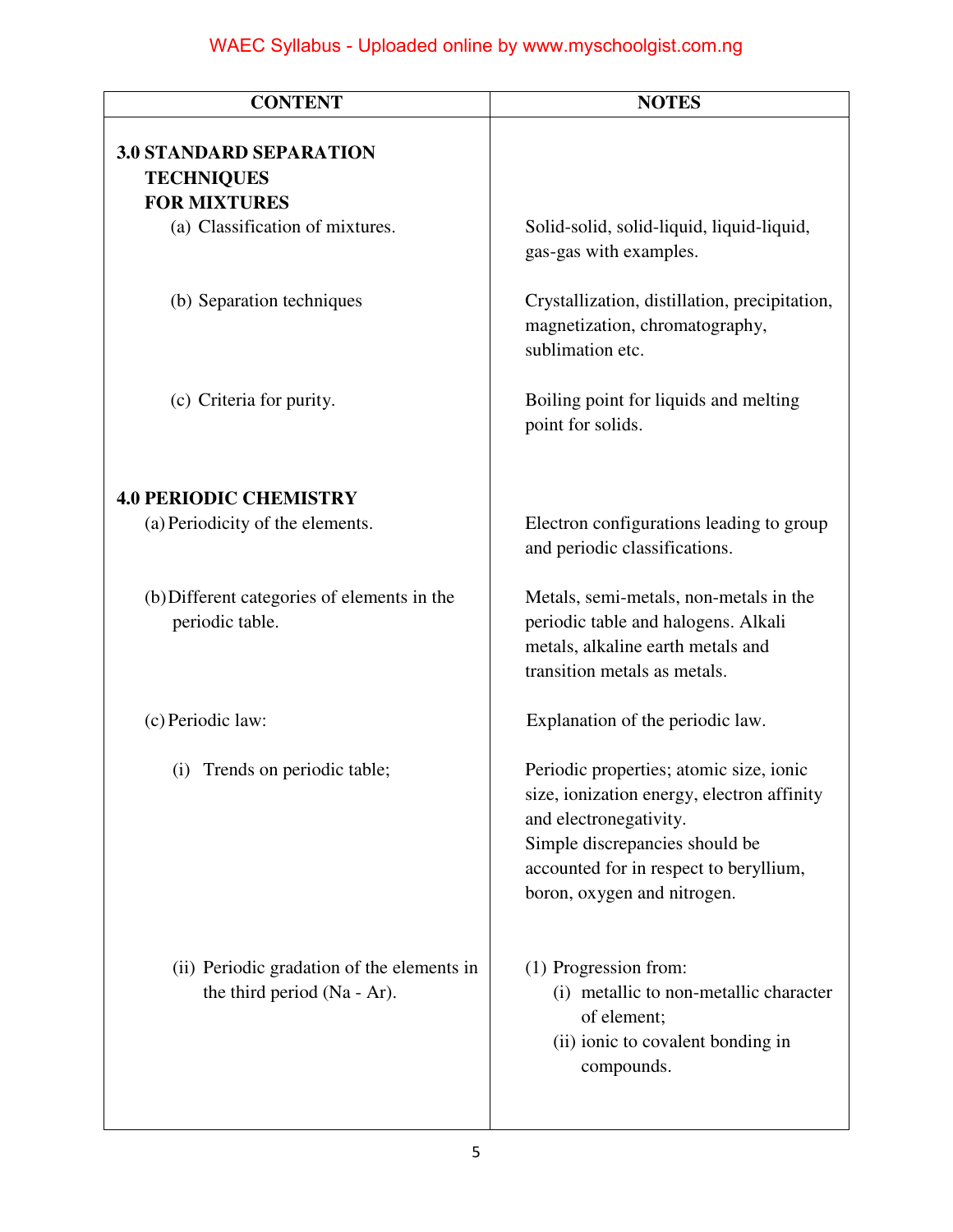| <b>CONTENTS</b>                                                                      | <b>NOTES</b>                                                                                                                                                                                                                                                                                                                                                                                |
|--------------------------------------------------------------------------------------|---------------------------------------------------------------------------------------------------------------------------------------------------------------------------------------------------------------------------------------------------------------------------------------------------------------------------------------------------------------------------------------------|
|                                                                                      | (2) Differences and similarities in the<br>properties between the second and the<br>third period elements should be<br>stated.                                                                                                                                                                                                                                                              |
| (d) Reactions between acids and metals,<br>their oxides and trioxocarbonates (IV).   | (1) Period three metals (Na, Mg, Al).<br>$(2)$ Period four metals $(K, Ca)$ .<br>(3) Chemical equations.<br>(4) pH of solutions of the metallic oxides<br>and trioxocarbonates.                                                                                                                                                                                                             |
| (e) Periodic gradation of elements in group<br>seven, the halogens: F, Cl, Br and I. | Recognition of group variations noting<br>any anomalies.<br>Treatment should include the following:<br>(a) physical states, melting and boiling<br>points;<br>(b) variable oxidation states;<br>(c) redox properties of the elements;<br>(d) displacement reaction of one halogen<br>by another;<br>(e) reaction of the elements with water<br>and alkali (balanced equations<br>required). |
| (f) Elements of the first transition series.<br>$_{21}Sc - _{30}Zn$                  | (1) Their electron configurations,<br>physical properties and chemical<br>reactivity of the elements and their<br>compounds.<br>(2) Physical properties should include:<br>physical states, metallic properties<br>and magnetic properties.<br>(3) Reactivity of the metals with air,<br>water, acids and comparison with s-<br>block elements (Li, Na, Be, Mg).                            |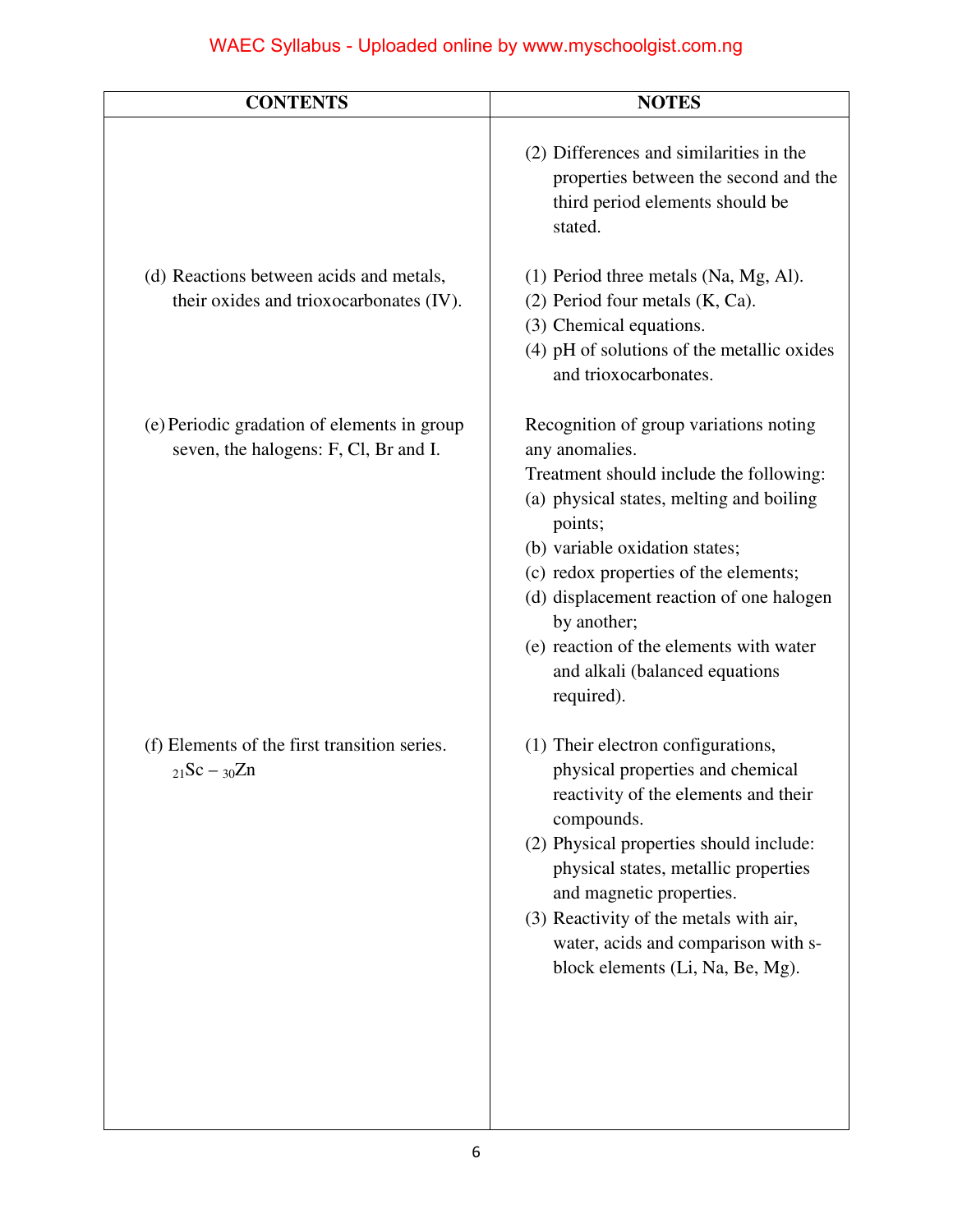| <b>CONTENT</b>                                       | <b>NOTES</b>                                                                                                                                                                                                                              |
|------------------------------------------------------|-------------------------------------------------------------------------------------------------------------------------------------------------------------------------------------------------------------------------------------------|
|                                                      | (4) Other properties of transition metals<br>should include:<br>(a) variable oxidation states;<br>(b) formation of coloured<br>compounds;<br>(c) complex formation;<br>(d) catalytic abilities;<br>(e) paramagnetism;<br>hardness.<br>(f) |
| <b>5.0 CHEMICAL BONDS</b>                            |                                                                                                                                                                                                                                           |
| (a) Interatomic bonding                              | Meaning of chemical bonding.<br>Lewis dot structure for simple ionic and<br>covalent compounds.                                                                                                                                           |
| Formation of ionic bonds and<br>(b)(i)<br>compounds. | Formation of stable compounds from<br>ions. Factors influencing formation:<br>ionzation energy; electron affinity and<br>electronegativity difference.                                                                                    |
| (ii) Properties of ionic compounds.                  | Solubility in polar and non-polar<br>solvents, electrical conductivity, hardness<br>and melting point.                                                                                                                                    |
| (c) Naming of ionic compounds.                       | <b>IUPAC</b> system for simple ionic<br>compounds.                                                                                                                                                                                        |
| (d) Formation of covalent bonds and<br>compounds.    | Factors influencing covalent bond<br>formation. Electron affinity, ionization<br>energy, atomic size and electronegativity.                                                                                                               |
| (e) (i) Properties of covalent compounds.            | Solubility in polar and non-polar<br>solvents, melting point, boiling point and<br>electrical conductivity.                                                                                                                               |
| (ii) Coordinate (dative) covalent bonding.           | Formation and difference between pure<br>covalent and coordinate (dative) covalent<br>bonds.                                                                                                                                              |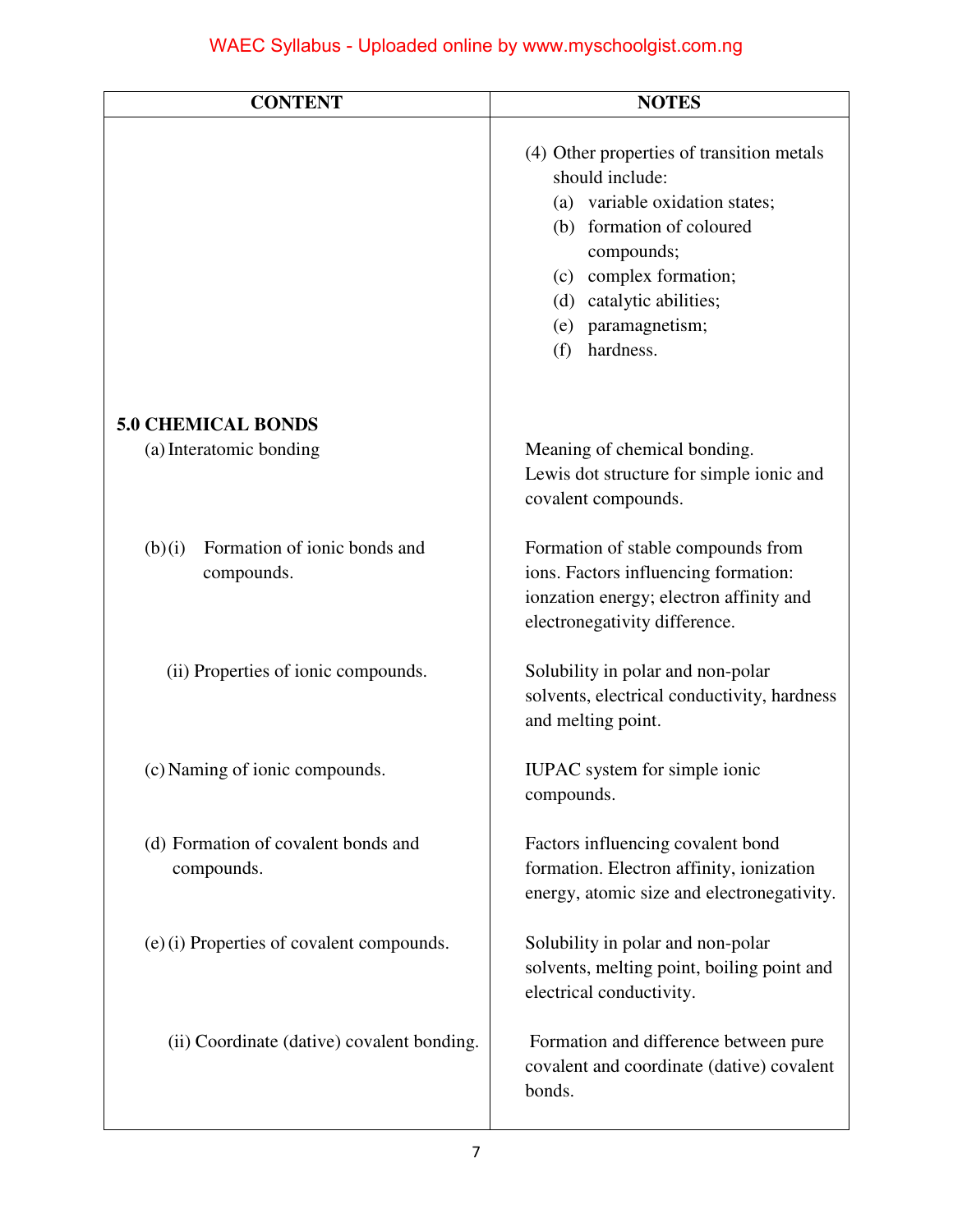| <b>CONTENT</b>                                       | <b>NOTES</b>                                                                                                                                                                                    |
|------------------------------------------------------|-------------------------------------------------------------------------------------------------------------------------------------------------------------------------------------------------|
| (f) Shapes of molecular compounds.                   | Linear, planar, tetrahedral and shapes for<br>some compounds e.g. BeCl <sub>2</sub> , BF <sub>3</sub> , CH <sub>4</sub> ,<br>$NH3, CO2$ .                                                       |
| $(g)(i)$ Metallic Bonding                            |                                                                                                                                                                                                 |
| (ii) Factors influencing its formation.              | Factors should include: atomic radius,<br>ionization energy and number of valence<br>electrons. Types of specific packing not<br>required.                                                      |
| (iii) Properties of metals.                          | Typical properties including heat and<br>electrical conductivity, malleability,<br>lustre, ductility, sonority and hardness.                                                                    |
| $(h)(i)$ Inter molecular bonding                     | Relative physical properties of polar and<br>non-polar compounds.                                                                                                                               |
| (ii) Intermolecular forces in covalent<br>compounds. | Description of formation and nature<br>should be treated.<br>Dipole-dipole, induced dipole-dipole,<br>induced dipole-induced dipole forces<br>should be treated under van der Waal's<br>forces. |
| (iii) Hydrogen bonding                               | Variation of the melting points and<br>boiling points of noble gases, halogens<br>and alkanes in the homologous series<br>explained in terms of van der Waal's                                  |
| (iii) van der Waals forces                           | forces; and variation in the boiling points<br>of $H_2O$ , and $H_2S$ explained using<br>Hydrogen bonding.                                                                                      |
| (iv) Comparison of all bond types.                   |                                                                                                                                                                                                 |
|                                                      |                                                                                                                                                                                                 |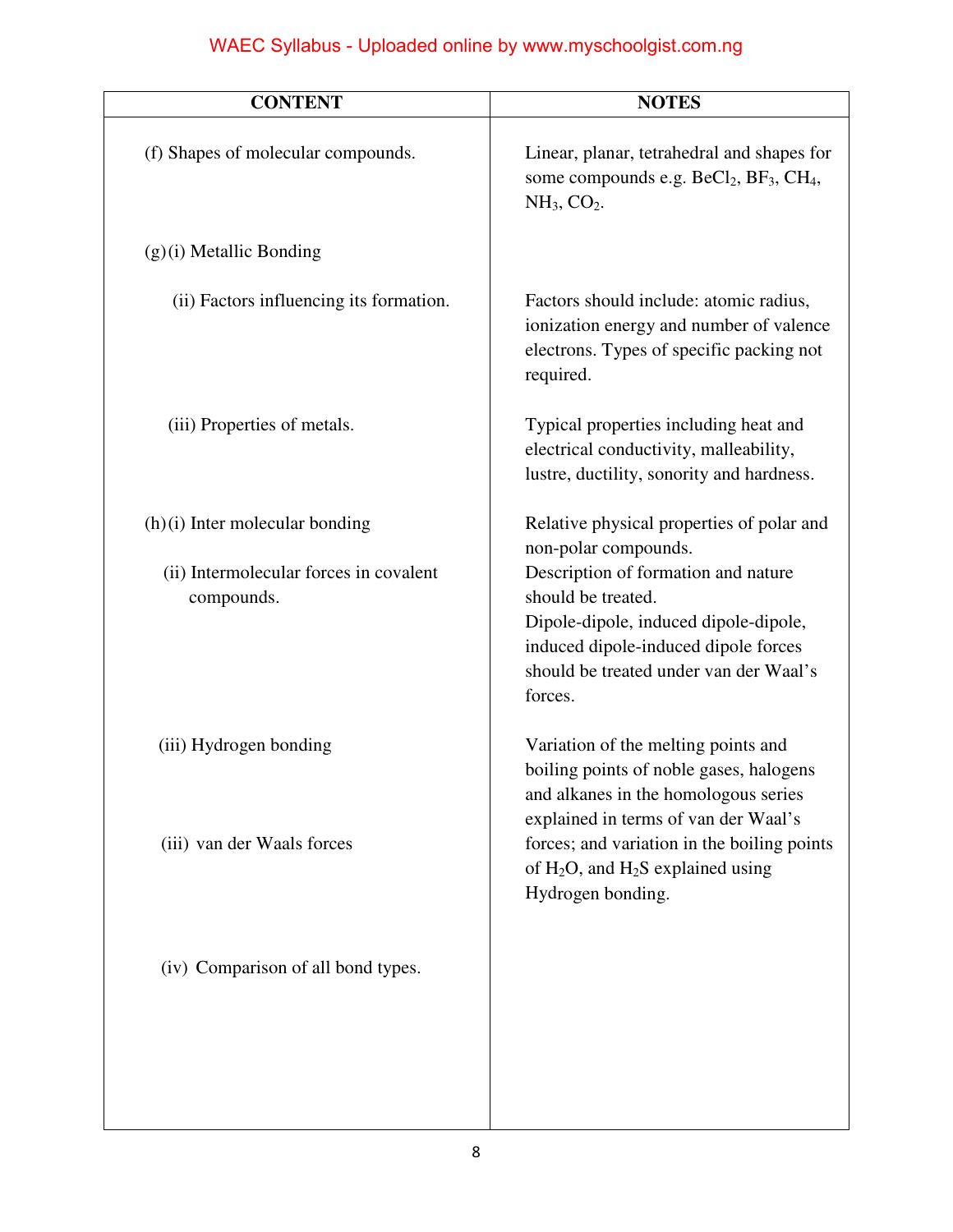| <b>CONTENT</b>                                                    | <b>NOTES</b>                                                                                                                                                                                                                                                            |
|-------------------------------------------------------------------|-------------------------------------------------------------------------------------------------------------------------------------------------------------------------------------------------------------------------------------------------------------------------|
| <b>6.0 STOICHIOMETRY AND CHEMICAL</b><br><b>REACTIONS</b>         |                                                                                                                                                                                                                                                                         |
| (a) (i) Symbols, formulae and equations.                          | Symbols of the first thirty elements and<br>other common elements that are not<br>among the first thirty elements.                                                                                                                                                      |
| (ii) chemical symbols                                             |                                                                                                                                                                                                                                                                         |
| (iii) Empirical and molecular formulae.                           | Calculations involving formulae and<br>equations will be required. Mass and<br>volume relationships in chemical<br>reactions and the stoichiometry of such<br>reactions such as: calculation of<br>percentage composition of element.                                   |
| (iv) Chemical equations and IUPAC<br>names of chemical compounds. | (1) Combustion reactions (including<br>combustion of simple hydrocarbons)<br>$(2)$ Synthesis<br>(3) Displacement or replacement<br>(4) Decomposition<br>(5) Ionic reactions                                                                                             |
| (v) Laws of chemical combination.                                 | (1) Laws of conservation of mass.<br>(2) Law of constant composition.<br>(3) Law of multiple proportions.<br>Explanation of the laws to balance<br>given equations.<br>(4) Experimental illustration of the law<br>of conservation of mass.                             |
| (b) Amount of substance.                                          | (1) Mass and volume measurements.<br>(2) The mole as a unit of measurement;<br>Avogadro's constant, L= $6.02 \times 10^{23}$<br>entities mol <sup>-1</sup> .<br>(3) Molar quantities and their uses.<br>(4) Moles of electrons, atoms, molecules,<br>formula units etc. |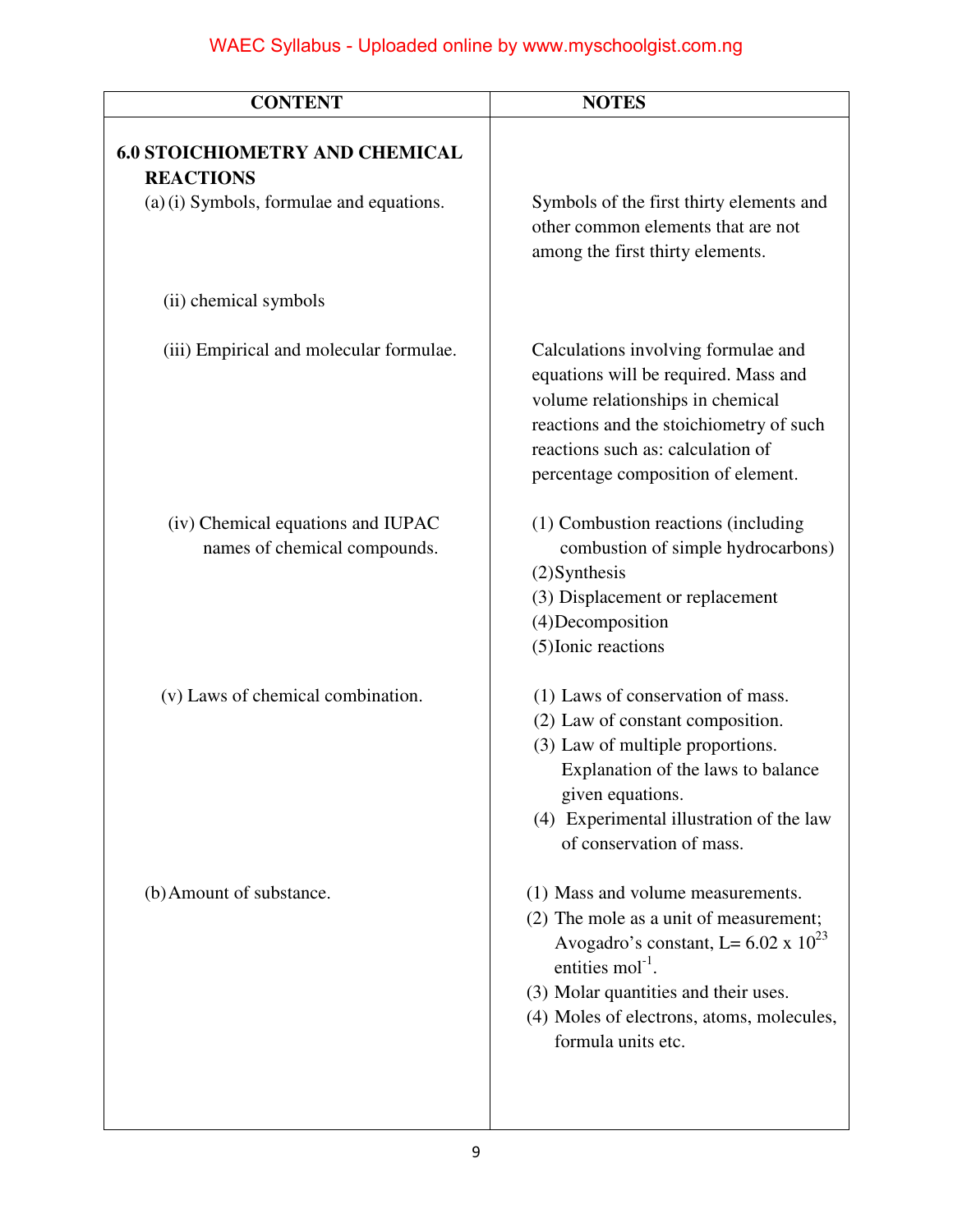| <b>CONTENT</b>                                                                 | <b>NOTES</b>                                                                                                                                                                                                                          |
|--------------------------------------------------------------------------------|---------------------------------------------------------------------------------------------------------------------------------------------------------------------------------------------------------------------------------------|
| (c) Mole ratios                                                                | Use of mole ratios in determining<br>stoichiometry of chemical reactions.<br>Simple calculations to determine the<br>number of entities, amount of substance,<br>mass, concentration, volume and<br>percentage yield of product.      |
| (d) (i) Solutions                                                              | $(1)$ Concept of a solution as made up of<br>solvent and solute.<br>(2) Distinguishing between dilute<br>solution and concentrated solution.<br>(3) Basic, acidic and neutral solutions.                                              |
| (ii) Concentration terms                                                       | Mass (g) or moles (mol) per unit volume.<br>Emphasis on current IUPAC chemical<br>terminology, symbols and conventions.<br>Concentration be expressed as mass<br>concentration, $g dm^{-3}$ , molar<br>concentration, mol $dm^{-3}$ . |
| (iii) Standard solutions.                                                      | (1) Preparation of some primary<br>standards e.g anhydrous $Na2CO3$ ,<br>$(COOH)_2$ , $2H_2O/H_2C_2O_4.2H_2O.$<br>(2) Meanning of the terms primary<br>standard, secondary standard and<br>standard solution.                         |
| (e) Preparation of solutions from liquid<br>solutes by the method of dilution. | Dilution factor                                                                                                                                                                                                                       |

.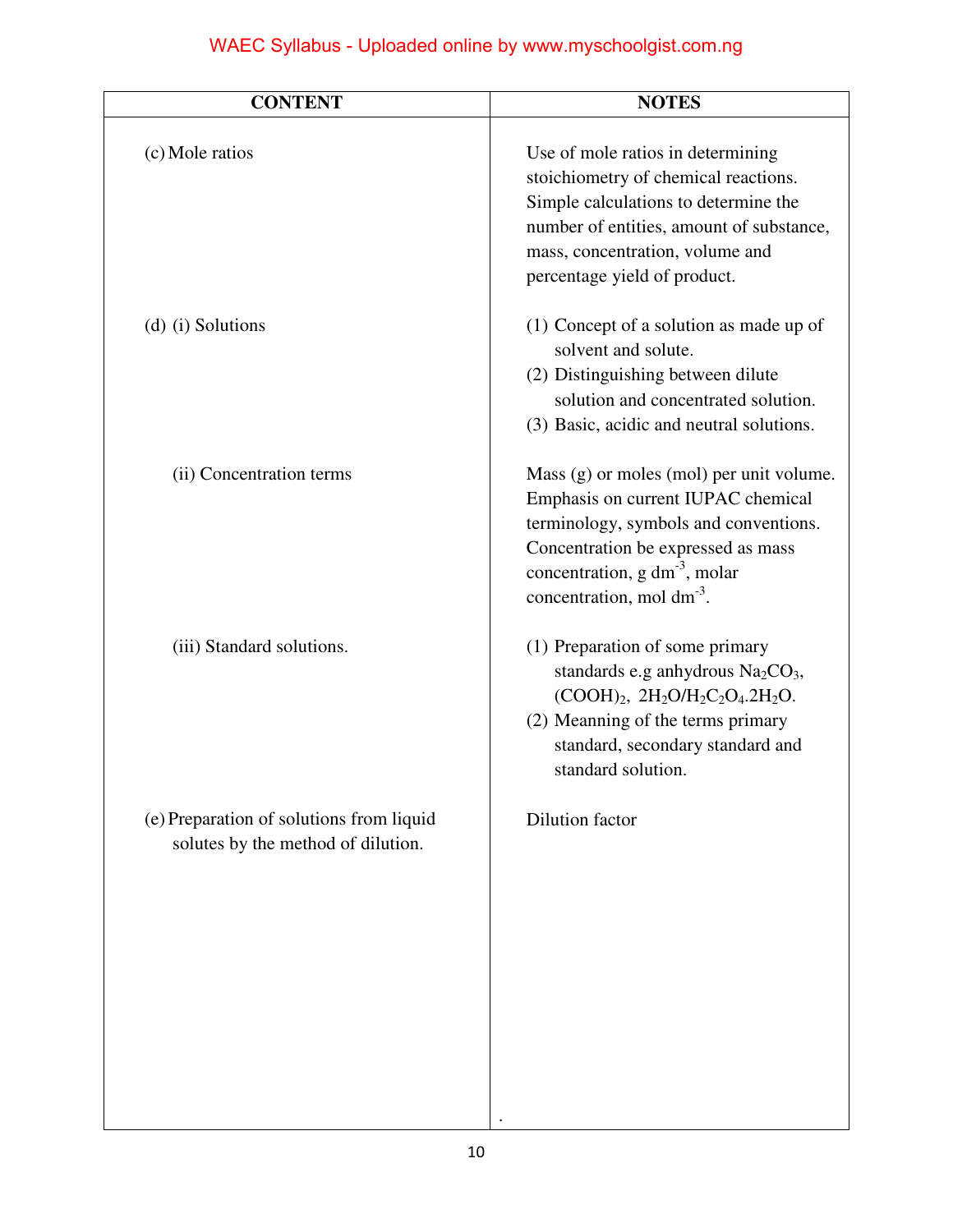| <b>CONTENT</b>                       | <b>NOTES</b>                                                                                                                                                                                                                                                                                                                                                                                                                                                                                                                                                                                                                                                                                                     |
|--------------------------------------|------------------------------------------------------------------------------------------------------------------------------------------------------------------------------------------------------------------------------------------------------------------------------------------------------------------------------------------------------------------------------------------------------------------------------------------------------------------------------------------------------------------------------------------------------------------------------------------------------------------------------------------------------------------------------------------------------------------|
| <b>7.0 STATES OF MATTER</b>          |                                                                                                                                                                                                                                                                                                                                                                                                                                                                                                                                                                                                                                                                                                                  |
| (i) Kinetic theory of matter.<br>(a) | (1) Postulates of the kinetic theory of<br>matter.<br>$(2)$ Use of the kinetic theory to explain<br>the following processes: melting of<br>solids, boiling of liquids, evaporation<br>of liquids, dissolution of solutes,<br>Brownian motion and diffusion.                                                                                                                                                                                                                                                                                                                                                                                                                                                      |
| (ii) Changes of state of matter.     | (1) Changes of state of matter should be<br>explained in terms of movement of<br>particles. It should be emphasized that<br>randomness decreases (and orderliness<br>increases) from gaseous state to liquid<br>state and to solid state and vice versa.<br>(2) Illustrations of changes of state using the<br>different forms of water, iodine, sulphur,<br>naphthalene etc.<br>(3) Brownian motion to be illustrated using<br>any of the following experiments:<br>(a) pollen grains/powdered sulphur in<br>water (viewed under a microscope);<br>(b) smoke in a glass container<br>illuminated by a strong light from the<br>side;<br>(c) a dusty room being swept and<br>viewed from outside under sunlight. |
| (iii) Diffusion                      | (1) Experimental demonstration of<br>diffusion of two gases.<br>(2) Relationship between speed at which<br>different gas particles move and the<br>masses of particles.<br>(3) Experimental demonstration of<br>diffusion of solute particles in<br>liquids.                                                                                                                                                                                                                                                                                                                                                                                                                                                     |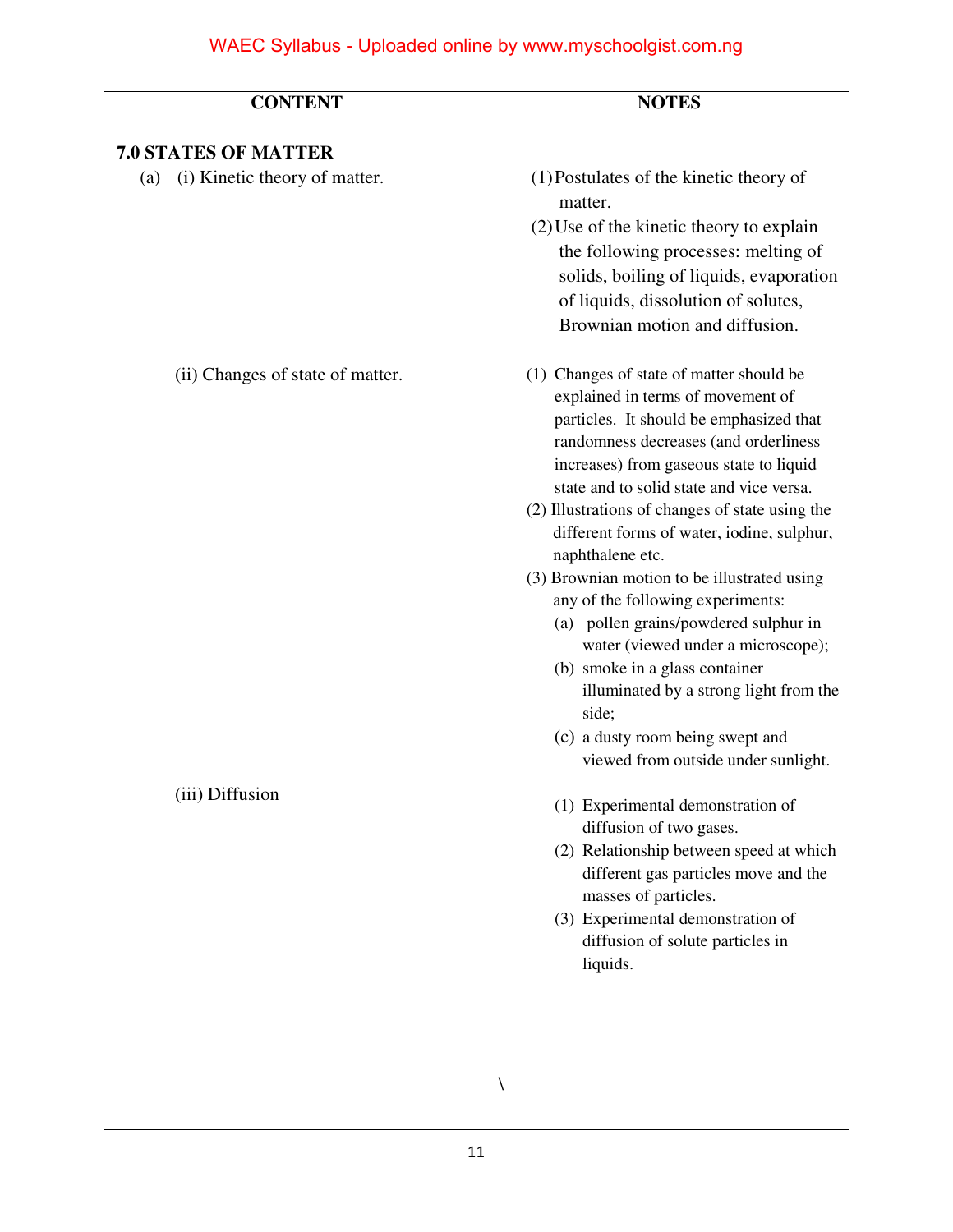| <b>CONTENT</b>                                                | <b>NOTES</b>                                                                                                                                                                                                                                                                                                                                                                                                                                                                                                 |
|---------------------------------------------------------------|--------------------------------------------------------------------------------------------------------------------------------------------------------------------------------------------------------------------------------------------------------------------------------------------------------------------------------------------------------------------------------------------------------------------------------------------------------------------------------------------------------------|
| (b) Gases:<br>(i) Characteristics and nature of gases;        | Arrangement of particles, density, shape                                                                                                                                                                                                                                                                                                                                                                                                                                                                     |
|                                                               | and compressibility.                                                                                                                                                                                                                                                                                                                                                                                                                                                                                         |
| (ii) The gas laws;                                            | The Gas laws: Charles'; Boyle's;<br>Dalton's law of partial pressure;<br>Graham's law of diffusion, Avogadro's<br>law. The ideal gas equation of state.<br>Qualitative explanation of each of the<br>gas laws using the kinetic model.<br>The use of Kinetic molecular theory to<br>explain changes in gas volumes,<br>pressure, temperature.<br>Mathematical relations of the gas law<br>$PV = nRT$<br>Ideal and Real gases<br>Factors responsible for the deviation of<br>real gases from ideal situation. |
| (iii) Laboratory preparation and properties of<br>some gases. | (1) Preparation of the following gases:<br>$H_2$ , NH <sub>3</sub> and CO <sub>2</sub> . Principles of<br>purification and collection of gases.<br>(2) Physical and chemical properties of<br>the gases.                                                                                                                                                                                                                                                                                                     |
| $(c)$ (i) Liquids                                             | Characteristics and nature of liquids<br>based on the arrangement of particles,<br>shape, volume, compressibility, density<br>and viscosity.                                                                                                                                                                                                                                                                                                                                                                 |
| (ii) Vapour and gases.                                        | (1) Concept of vapour, vapour pressure,<br>saturated vapour pressure, boiling<br>and evaporation.<br>(2) Distinction between vapour and gas.<br>(3) Effect of vapour pressure on boiling<br>points of liquids.<br>(4) Boiling at reduced pressure.                                                                                                                                                                                                                                                           |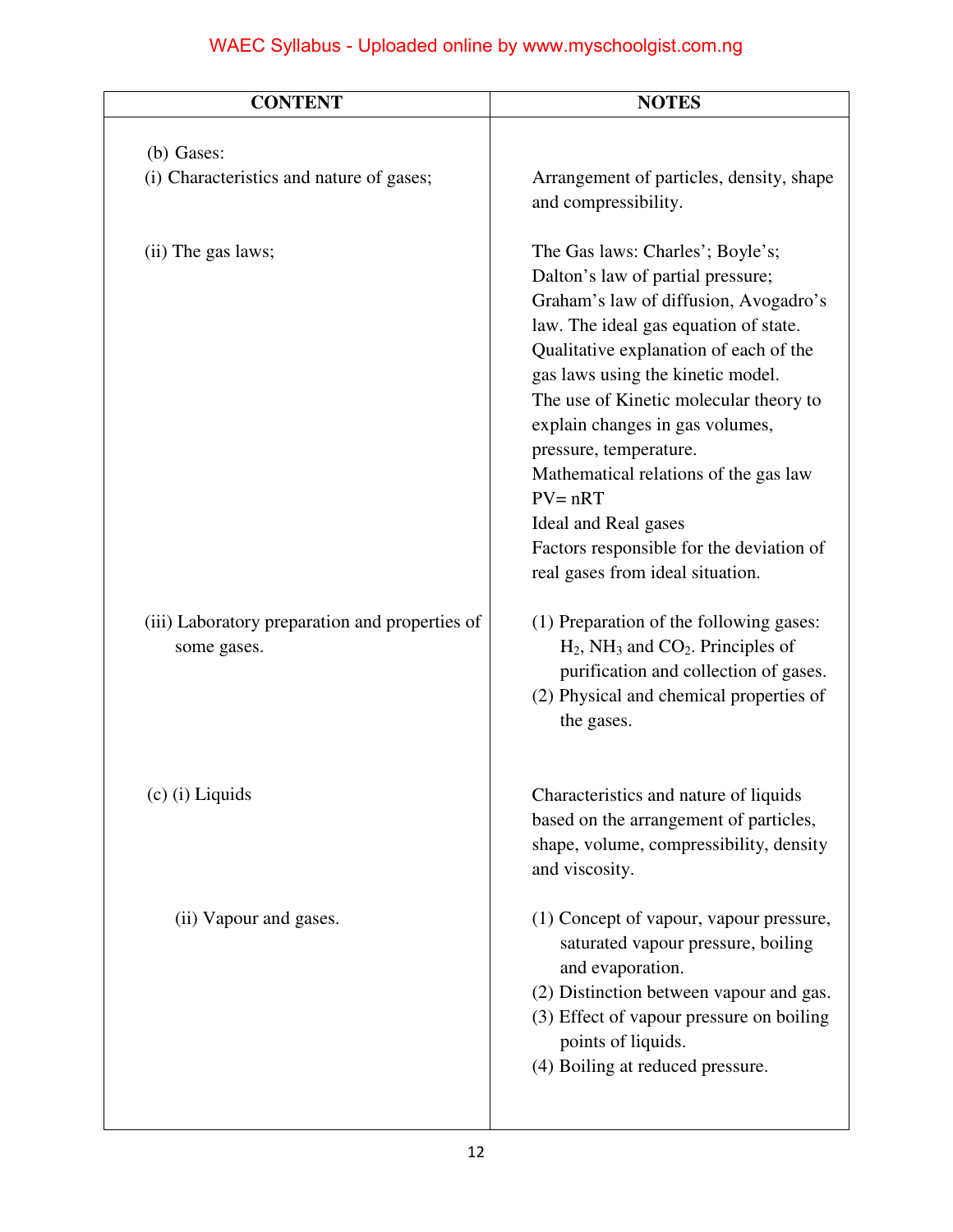| <b>CONTENT</b>                                                                        | <b>NOTES</b>                                                                                                                                                                                                           |
|---------------------------------------------------------------------------------------|------------------------------------------------------------------------------------------------------------------------------------------------------------------------------------------------------------------------|
| (d) Solids:                                                                           |                                                                                                                                                                                                                        |
| (i) Characteristics and nature;                                                       | (1) Ionic, metallic, covalent network and<br>molecular solids. Examples in each<br>case.                                                                                                                               |
|                                                                                       | (2) Arrangements of particles ions,<br>molecules and atoms in the solid<br>state.                                                                                                                                      |
| (ii) Types and structures;                                                            | Relate the properties of solids to the type<br>of interatomic and intermolecular<br>bonding in the solids. Identification of<br>the types of chemical bonds in graphite<br>and differences in the physical properties. |
| (iii) Properties of solids.                                                           |                                                                                                                                                                                                                        |
| (e) Structures, properties and uses of<br>diamond and graphite.                       | The uses of diamond and graphite related<br>to the structure.<br>The use of iodine in everyday life.                                                                                                                   |
| (f) Determination of melting points of<br>covalent solids.                            | Melting points as indicator of purity of<br>solids e.g. Phenyl methanedioic acid<br>(benzoic acid), ethanedioic acid (oxalic)<br>and ethanamide.                                                                       |
| <b>8.0 ENERGY AND ENERGY CHANGES</b>                                                  |                                                                                                                                                                                                                        |
| (a) Energy and enthalpy                                                               | Explanation of the terms energy and<br>enthalpy. Energy changes associated with<br>chemical processes.                                                                                                                 |
| (b) Description, definition and illustrations<br>of energy changes and their effects. | (1) Exothermic and endothermic<br>processes.<br>(2) Total energy of a system as the sum<br>of various forms of energy e.g.<br>kinetic, potential, electrical, heat,<br>sound etc.                                      |
|                                                                                       | (3) Enthalpy changes involved in the<br>following processes: combustion,<br>dissolution and neutralization.                                                                                                            |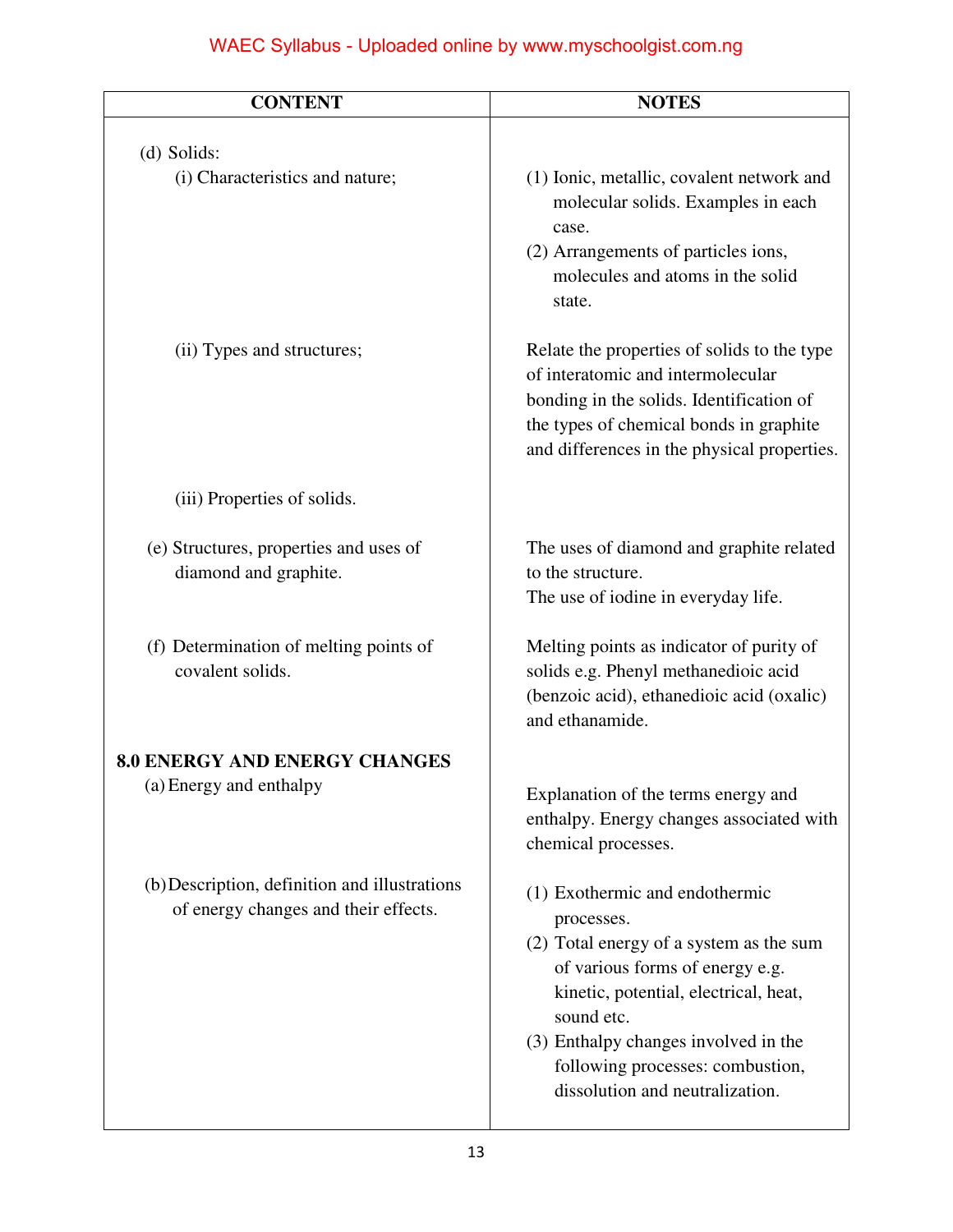| <b>CONTENT</b>                                              | <b>NOTES</b>                                                                                                                                                                                                                                                     |
|-------------------------------------------------------------|------------------------------------------------------------------------------------------------------------------------------------------------------------------------------------------------------------------------------------------------------------------|
| 9.0 ACIDS, BASES AND SALTS                                  |                                                                                                                                                                                                                                                                  |
| (a) Definitions of acids and bases.                         | (1) Arrhenius concepts of acids and<br>bases in terms of $H_3O^+$ and OH ions<br>in water.<br>(2) Effects of acids and bases on<br>indicators, metal Zn, Fe and<br>trioxocarbonate (IV) salts and<br>hydrogentrioxocarbonate (IV) salts.                         |
| (b) Physical and chemical properties of acids<br>and bases. | Characteristic properties of acids and<br>bases in aqueous solution to include:<br>(a) conductivities, taste,<br>litmus/indicators, feel etc.;<br>(b) balanced chemical equations of all<br>reactions.                                                           |
| (c) Acids, bases and salts as electrolytes.                 | Electrolytes and non-electrolytes; strong<br>and weak electrolytes. Evidence from<br>conductivity and enthalpy of<br>neutralization.                                                                                                                             |
| (d) Classification of acids and bases.                      | (1) Strength of acids and bases.<br>(2) Classify acids and bases into strong<br>and weak.<br>(3) Extent of dissociation reaction with<br>water and conductivity.<br>(4) Behaviour of weak acids and weak<br>bases in water as example of<br>equilibrium systems. |
| $(e)$ Concept of pH                                         | $(1)$ Definition of pH and knowledge of<br>pH scale.<br>(2) Measurement of pH of solutions<br>using pH meter, calometric methods<br>or universal indicator.<br>(3) Significance of pH values in<br>everyday life e.g. acid rain, pH of<br>soil, blood, urine.    |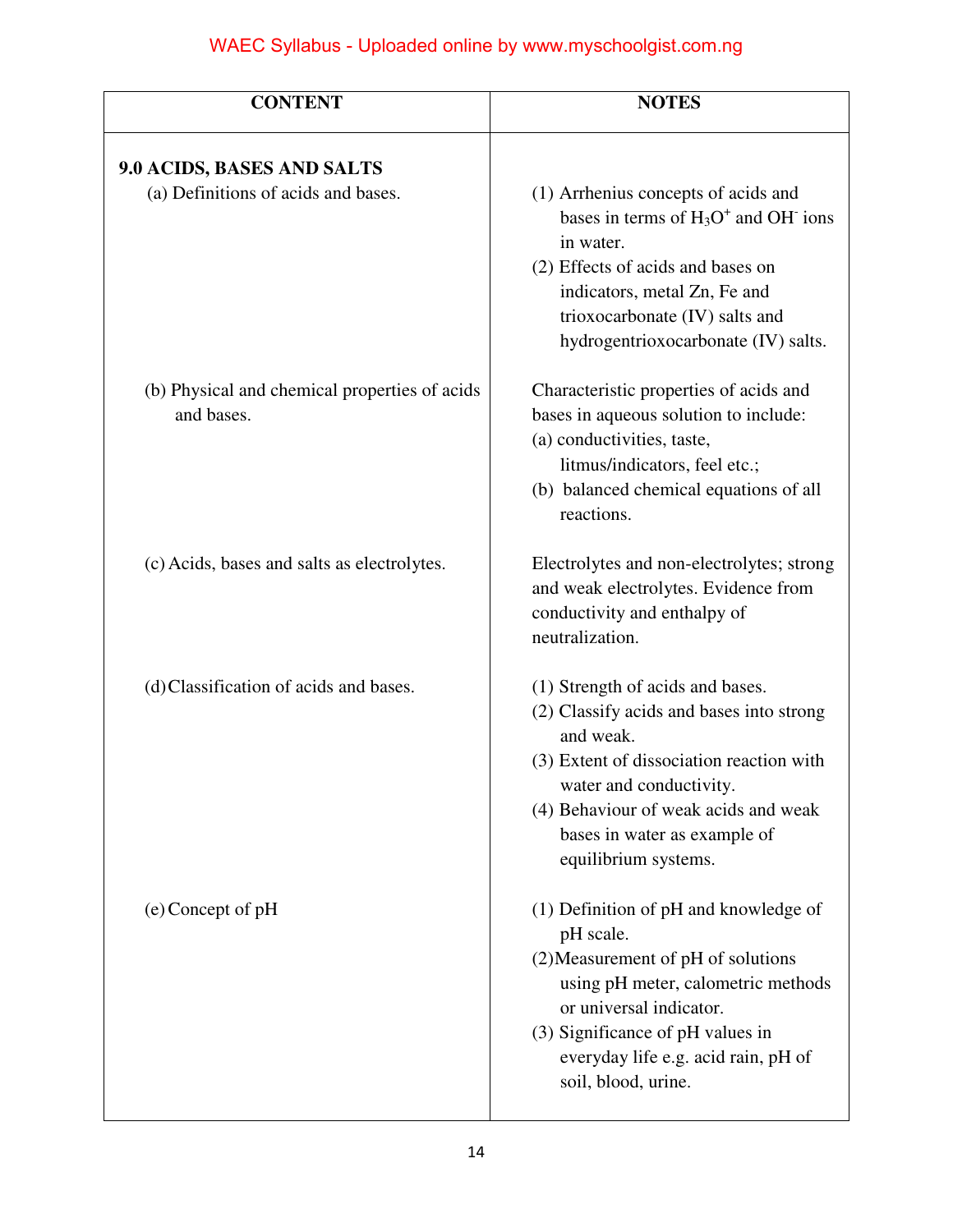| <b>CONTENT</b>                                                       | <b>NOTES</b>                                                                                                                                                                                                                                                                                                                                                                                                              |
|----------------------------------------------------------------------|---------------------------------------------------------------------------------------------------------------------------------------------------------------------------------------------------------------------------------------------------------------------------------------------------------------------------------------------------------------------------------------------------------------------------|
| $(f)$ Salts:                                                         | Meaning of salts.<br>Types of salts: normal, acidic, basic,<br>double and complex salts.                                                                                                                                                                                                                                                                                                                                  |
| (i) Laboratory and industrial preparation<br>of salts;<br>(ii) Uses; | (1) Description of laboratory and<br>industrial production of salts.<br>(2) Mining of impure sodium chloride<br>and conversion into granulated salt.<br>(3) Preparation of NaOH, $Cl_2$ and $H_2$ .                                                                                                                                                                                                                       |
| Hydrolysis of salt.<br>(iii)<br>(g) Deliquescent, efflorescent and   | (1) Explanation of how salts forms<br>acidic, alkaline and neutral aqueous<br>solutions.<br>(2) Behaviour of some salts (e.g $NH4Cl$ ,<br>$AICl3, Na2CO3, CH3COONa)$ in<br>water as examples of equilibrium<br>systems.<br>(3) Effects of charge density of some<br>cations and anions on the hydrolysis<br>of their aqueous solution. Examples<br>to be taken from group 1, group 2,<br>group 3 and the d-block element. |
| hygroscopic compound.                                                | Use of hygroscopic compounds as<br>drying agent should be emphasized.                                                                                                                                                                                                                                                                                                                                                     |
| (h) Acid-Base indicators                                             | (1) Qualitative description of how acid-<br>base indicator works.<br>(2) Indicators as weak organic acids or<br>bases (organic dyes).<br>(3) Colour of indicator at any pH<br>dependent on relative amounts of<br>acid and forms.                                                                                                                                                                                         |
| (i) Acid-Base titration                                              | (4) Working pH ranges of methyl orange<br>and phenolphthalein.                                                                                                                                                                                                                                                                                                                                                            |
|                                                                      | (1) Knowledge and correct use of<br>relevant apparatus.<br>(2) Knowledge of how acid-bases<br>indicators work in titrations.                                                                                                                                                                                                                                                                                              |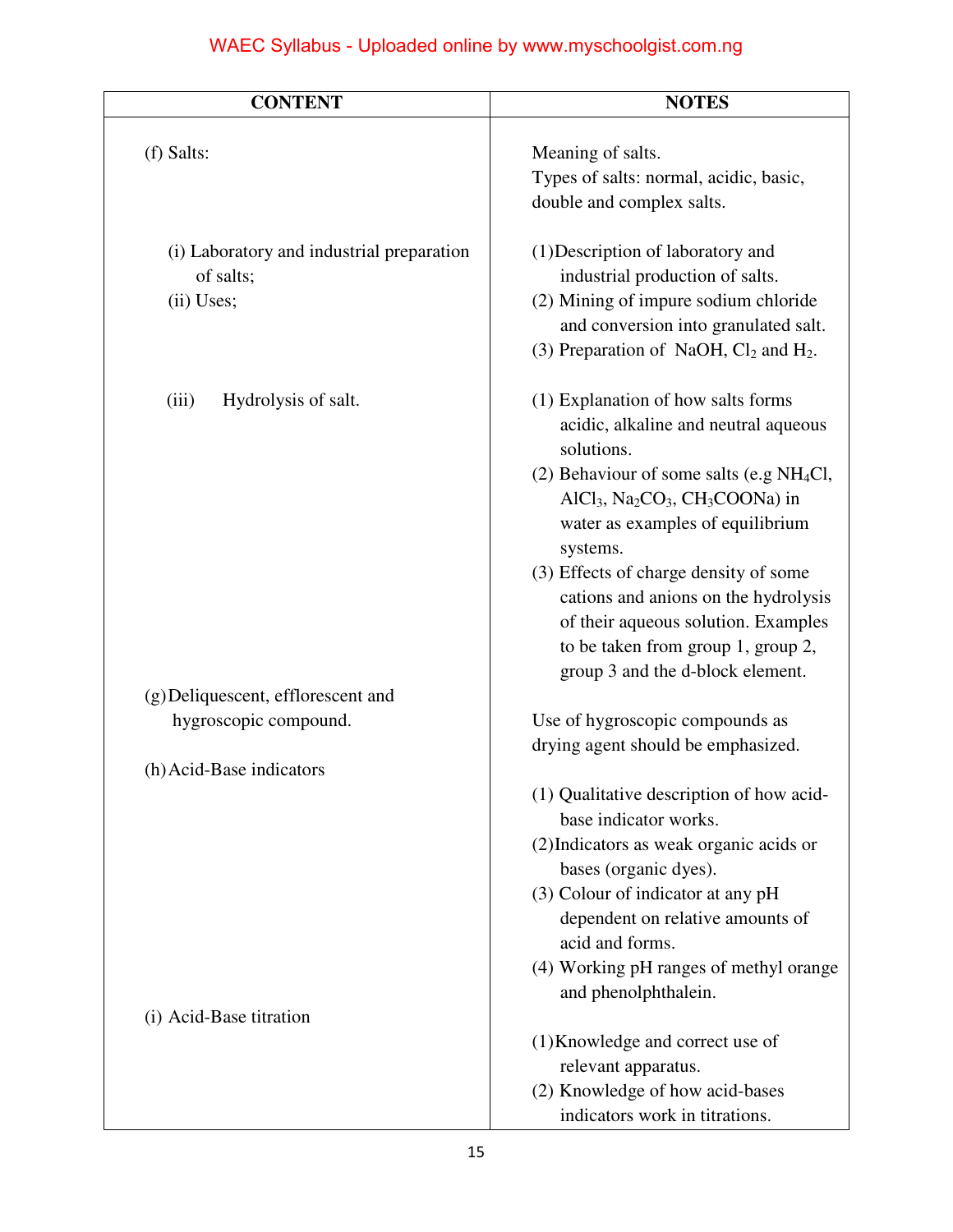| <b>CONTENT</b>                           |                                                                                                                                                                                                                                                                                                                                                                                                                                                                                                                                                                                                         |
|------------------------------------------|---------------------------------------------------------------------------------------------------------------------------------------------------------------------------------------------------------------------------------------------------------------------------------------------------------------------------------------------------------------------------------------------------------------------------------------------------------------------------------------------------------------------------------------------------------------------------------------------------------|
|                                          | <b>NOTES</b>                                                                                                                                                                                                                                                                                                                                                                                                                                                                                                                                                                                            |
|                                          | (3) Acid-base titration experiments<br>involving HCl, HNO <sub>3</sub> , H <sub>2</sub> SO <sub>4</sub> and<br>NaOH, KOH, Ca(OH) <sub>2</sub> , CO <sub>3</sub> <sup>2-</sup> ,                                                                                                                                                                                                                                                                                                                                                                                                                         |
|                                          | $HCO3$ .                                                                                                                                                                                                                                                                                                                                                                                                                                                                                                                                                                                                |
|                                          | (4) Titration involving weak acids<br>versus strong bases, strong acids<br>versus weak bases and strong acids<br>versus strong bases using the                                                                                                                                                                                                                                                                                                                                                                                                                                                          |
|                                          | appropriate indicators and their<br>applications in quantitative                                                                                                                                                                                                                                                                                                                                                                                                                                                                                                                                        |
|                                          | determination; e.g. concentrations,<br>mole ratio, purity, water of<br>crystallization and composition.                                                                                                                                                                                                                                                                                                                                                                                                                                                                                                 |
| <b>10.0 SOLUBILITY OF SUBTANCES</b>      |                                                                                                                                                                                                                                                                                                                                                                                                                                                                                                                                                                                                         |
| (a) General principles                   | (1) Meaning of Solubility.<br>(2) Saturated and unsaturated solutions.<br>(3) Saturated solution as an equilibrium<br>system.<br>(4) Solubility expressed in terms of: mol<br>$dm^{-3}$ and g dm <sup>-3</sup> of solution/solvent.<br>(5) Solubility curves and their uses.<br>(6) Effect of temperature on solubility of<br>a substance.<br>(7) Relationship between solubility and<br>crystallization.<br>(8) Crystallization/recrystallization as a<br>method of purification.<br>(9) Knowledge of soluble and insoluble<br>salts of stated cations and anions.<br>(10) Calculations on solubility. |
| (b) Practical application of solubility. | Generalization about solubility of salts<br>and their applications to qualitative<br>analysis. e.g. $Pb^{2+}$ , $Ca^{2+}$ , $Al^{3+}$ , $Cu^{2+}$ ,<br>Fe <sup>2+</sup> , Fe <sup>3+</sup> , Cl <sup>-</sup> , Br <sup>-</sup> , I <sup>-</sup> , SO <sub>4</sub> <sup>2-</sup> , S <sup>2-</sup> , and<br>$CO32$ , $Zn2+$ , NH <sup>4+</sup> , SO <sub>3</sub> <sup>2-</sup><br>Explanation of solubility rules.                                                                                                                                                                                       |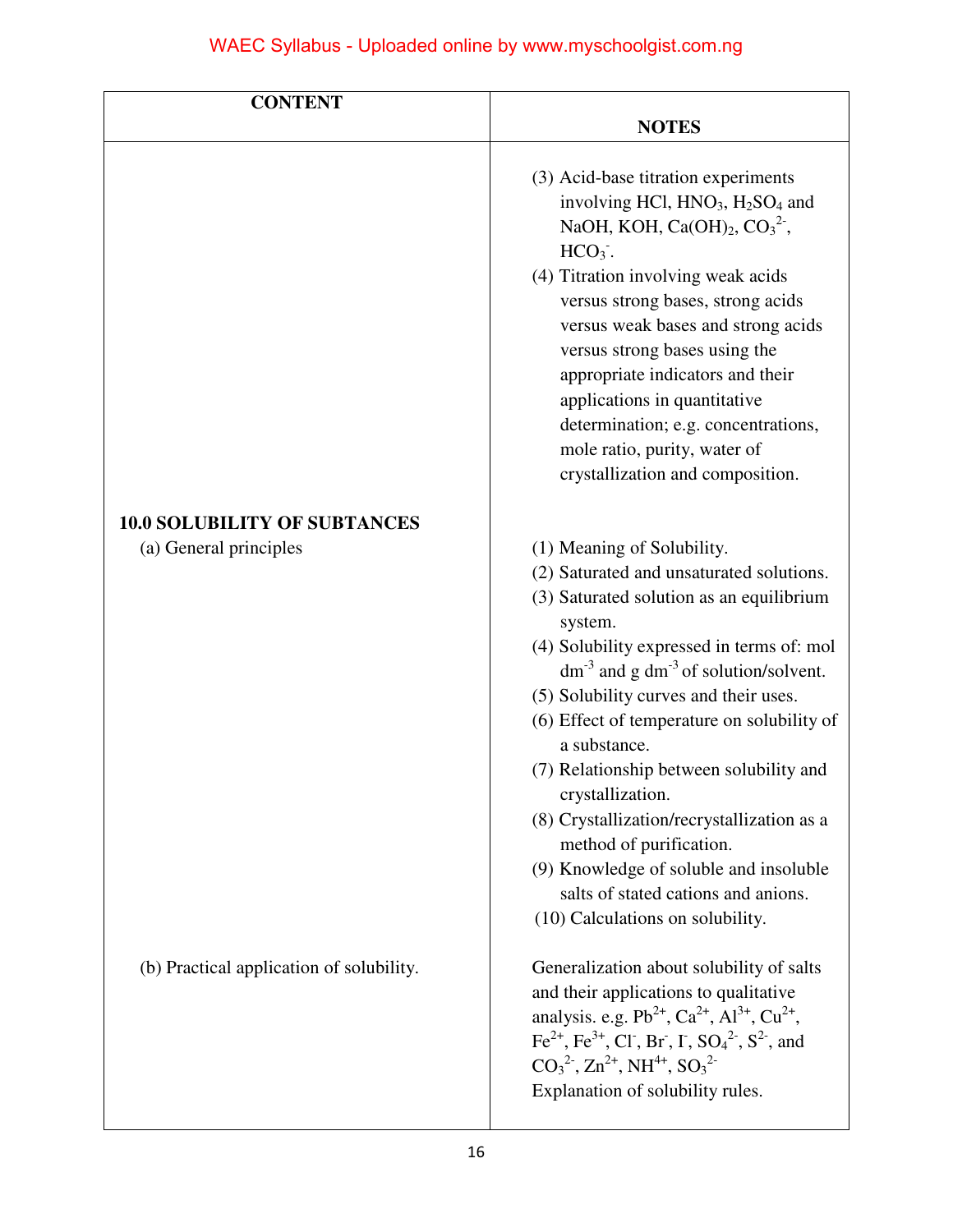| <b>CONTENT</b>                                                 | <b>NOTES</b>                                                                                                                                                                                                                                                                                                          |
|----------------------------------------------------------------|-----------------------------------------------------------------------------------------------------------------------------------------------------------------------------------------------------------------------------------------------------------------------------------------------------------------------|
| <b>11.0 CHEMICAL KINETICS AND</b><br><b>EQUILIBRIUM SYSTEM</b> |                                                                                                                                                                                                                                                                                                                       |
| (a) Rate of reactions:                                         | (1) Definition of reaction rate.<br>(2) Observable physical and changes:<br>colour, mass, temperature, pH,<br>formation of precipitate etc.                                                                                                                                                                           |
| (i) Factors affecting rates;                                   | (1) Physical states, concentration/<br>pressure of reactants, temperature,<br>catalysts, light, particle size and<br>nature of reactants.<br>(2) Appropriate experimental<br>demonstration for each factor is<br>required.                                                                                            |
| (ii) Theories of reaction rates;                               | (1) Collision and transition state<br>theories to be treated qualitatively<br>only.<br>(2) Factors influencing collisions:<br>temperature and concentration.<br>(3) Effective collision.<br>(4) Activation energy.<br>(5) Energy profile showing activation<br>energy and enthalpy change.                            |
| (iii) Analysis and interpretation of graphs.                   | Drawing of graphs and charts.                                                                                                                                                                                                                                                                                         |
| (b) Equilibrium:<br>(i) General Principle;                     | Explanation of reversible and<br>irreversible reactions. Reversible<br>reaction i.e. dynamic equilibrium.<br>Equilibrium constant K must be treated<br>qualitatively. It must be stressed that K<br>for a system is constant at constant<br>temperature.<br>Simple experiment to demonstrate<br>reversible reactions. |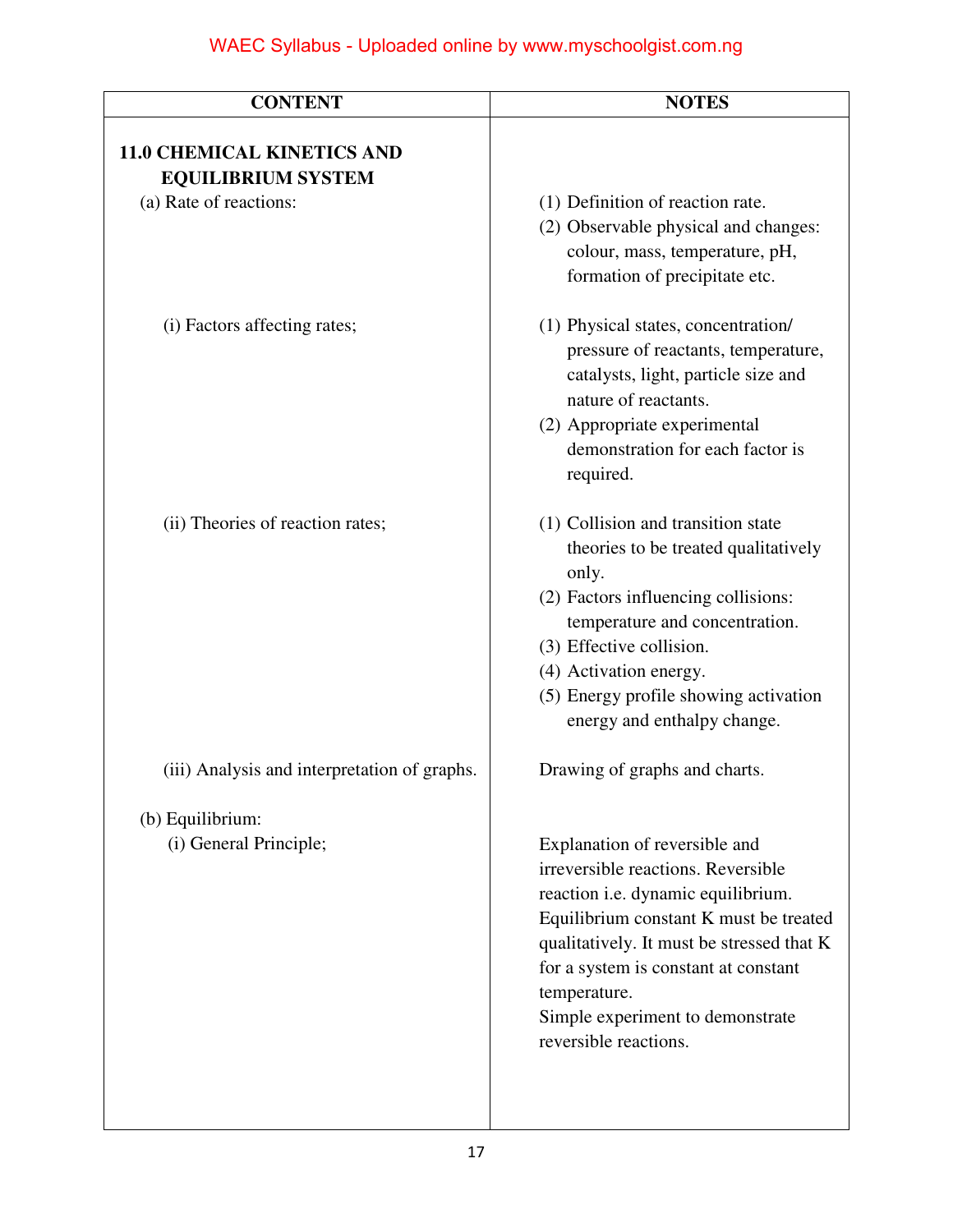| <b>CONTENT</b>                                             | <b>NOTES</b>                                                                                                                                                                                                                          |
|------------------------------------------------------------|---------------------------------------------------------------------------------------------------------------------------------------------------------------------------------------------------------------------------------------|
| (ii) Le Chatelier's principle.                             | Prediction of the effects of external<br>influence of concentration, temperature<br>pressure and volume changes on<br>equilibrium systems.                                                                                            |
| <b>12.0 REDOX REACTIONS</b>                                |                                                                                                                                                                                                                                       |
| (a) Oxidation and reduction process.                       | (1) Oxidation and reduction in terms of:<br>(a) addition and removal of oxygen<br>and hydrogen;<br>(b) loss and gain of electrons;<br>(c) change in oxidation<br>numbers/states.<br>(2) Determination of oxidation<br>numbers/states. |
| (b) Oxidizing and reducing agents.                         | (1) Description of oxidizing and reducing<br>agents in terms of:<br>(a) addition and removal of oxygen<br>and hydrogen;<br>(b) loss and gain of electrons;<br>(c) change in oxidation numbers/state.                                  |
| (c) Redox equations                                        | Balancing redox equations by:<br>(a) ion, electron or change in oxidation<br>number/states;<br>(b) half reactions and overall reaction.                                                                                               |
| (d) Electrochemical cells:                                 | Definition/Explanation                                                                                                                                                                                                                |
| (i) Standard electrode potential;                          | (1) Standard hydrogen electrode:<br>meaning of standard electrode<br>potential $(E^{\theta})$ and its measurement.<br>(2) Only metal/metal ion systems should<br>be used.                                                             |
| (ii) Drawing of cell diagram and writing<br>cell notation. |                                                                                                                                                                                                                                       |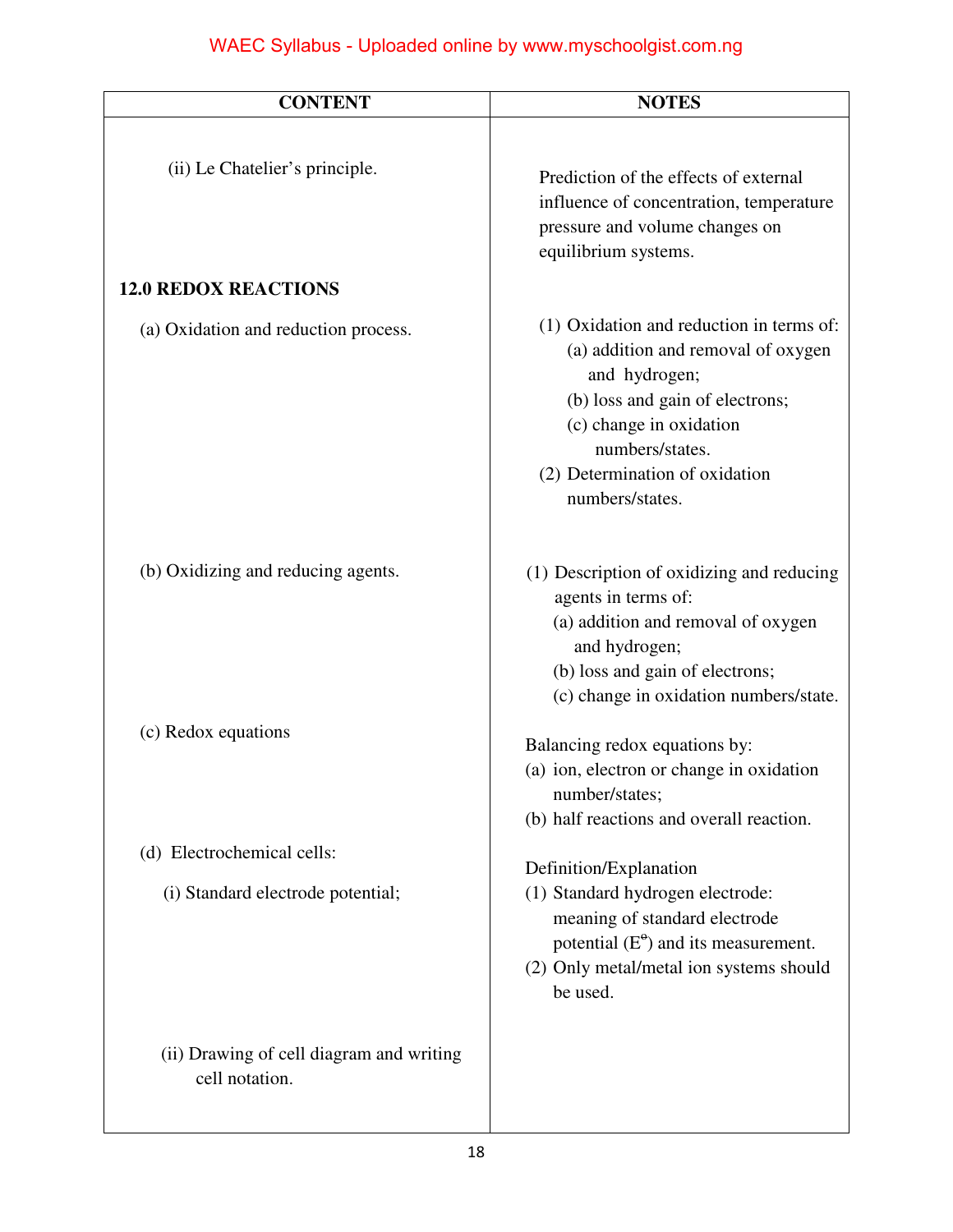| <b>CONTENT</b>                                     | <b>NOTES</b>                                                                                                                                                                                                                                      |
|----------------------------------------------------|---------------------------------------------------------------------------------------------------------------------------------------------------------------------------------------------------------------------------------------------------|
| (iii) e.m.f of cells;                              | (1) Electrochemical cells as a<br>combination of two half-cells.<br>(2) The meaning of magnitude and sign<br>of the e.m.f.                                                                                                                        |
| (iv) Application of Electrochemical cells.         | (1) Distinction between primary and<br>secondary cells<br>(2) Daniell cell, lead acid battery cell, dry<br>cells, fuel cells and their use as<br>generators of electrical energy from<br>chemical reactions.                                      |
| (e) Electrolysis:                                  | Definition.                                                                                                                                                                                                                                       |
| (i) Electrolytic cells;                            | Comparison of electrolytic and<br>electrochemical cells; weak and strong<br>electrolyte.                                                                                                                                                          |
| (ii) Principles of electrolysis;                   | Mechanism of electrolysis.                                                                                                                                                                                                                        |
| (iii) Factors influencing discharge of<br>species; | Limit electrolytes to molten PbBr <sub>2</sub><br>and NaCl, dilute NaCl solution,<br>concentrated NaCl solution, CuSO <sub>4(aq)</sub> ,<br>dilute $H_2SO_4$ , NaO $H_{(aq)}$ and CaCl <sub>2(aq)</sub><br>(using platinum or graphite and copper |
| (iv) Faraday's laws;                               | electrodes).                                                                                                                                                                                                                                      |
|                                                    | Simple calculations based on the relation<br>$1F = 96,500 C$ and mole ratios to<br>determine mass, volume of gases,<br>number of entities, charges etc. using<br>half and overall reactions.                                                      |
| (v) Practical application;                         | Electroplating, extraction and purification<br>of metals.                                                                                                                                                                                         |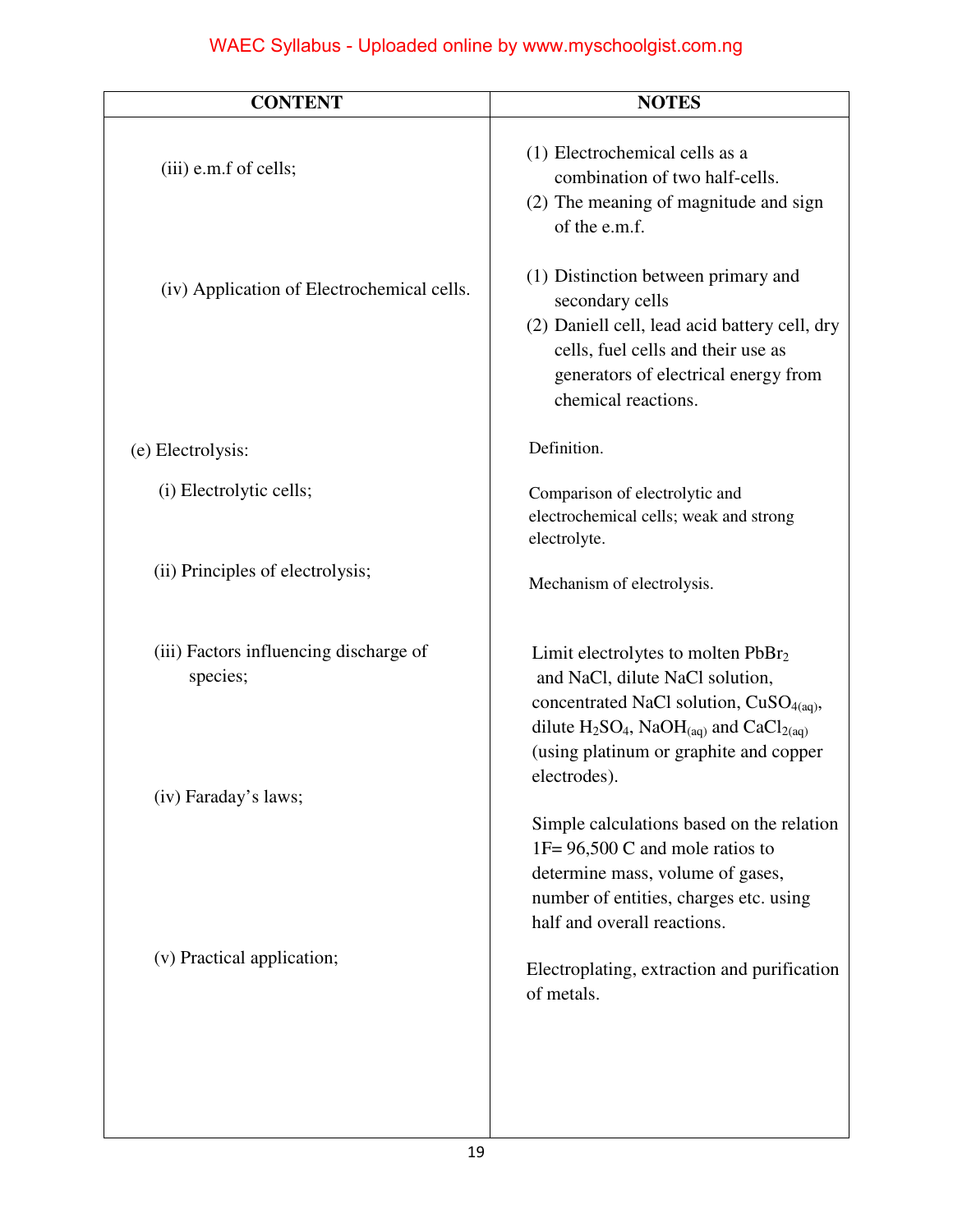| <b>CONTENT</b>                                                                   | <b>NOTES</b>                                                                                                                                                                                                                                                                                                                 |
|----------------------------------------------------------------------------------|------------------------------------------------------------------------------------------------------------------------------------------------------------------------------------------------------------------------------------------------------------------------------------------------------------------------------|
| (vi) Corrosion of metals.<br><b>13.0 CHEMISTRY OF CARBON</b><br><b>COMPOUNDS</b> | (1) Corrosion treated as a redox process.<br>(2) Rusting of iron and its economic<br>costs.<br>(3) Prevention based on relative<br>magnitude of electrode potentials<br>and preventive methods like<br>galvanizing, sacrificial/cathodic<br>protection and non-redox methods<br>(painting, greasing/oiling etc.).            |
| (a) Classification                                                               | Broad classification into straight chain,<br>branched chain, aromatic and alicyclic<br>compounds.                                                                                                                                                                                                                            |
| (b) Functional group                                                             | Systematic nomenclature of compounds<br>with the following functional groups:<br>alkanes, alkenes, alkynes, hydroxyl<br>compounds (aliphatic and aromatic),<br>alkanoic acids, alkyl alkanoates (esters<br>and salts) and amines.                                                                                            |
| (b) Separation and purification of organic<br>compounds.                         | Methods to be discussed should include:<br>distillation; crystallization; drying and<br>chromatography.                                                                                                                                                                                                                      |
| (c) Petroleum/crude oil                                                          | (1) Composition and classification.<br>(2) Fractional distillation and major<br>products.<br>(3) Cracking and reforming.<br>(4) Petro-chemicals: sources; uses e.g.<br>as starting materials of organic<br>synthesis.<br>(5) Quality of petrol, meaning of octane<br>number and its importance to the<br>petroleum industry. |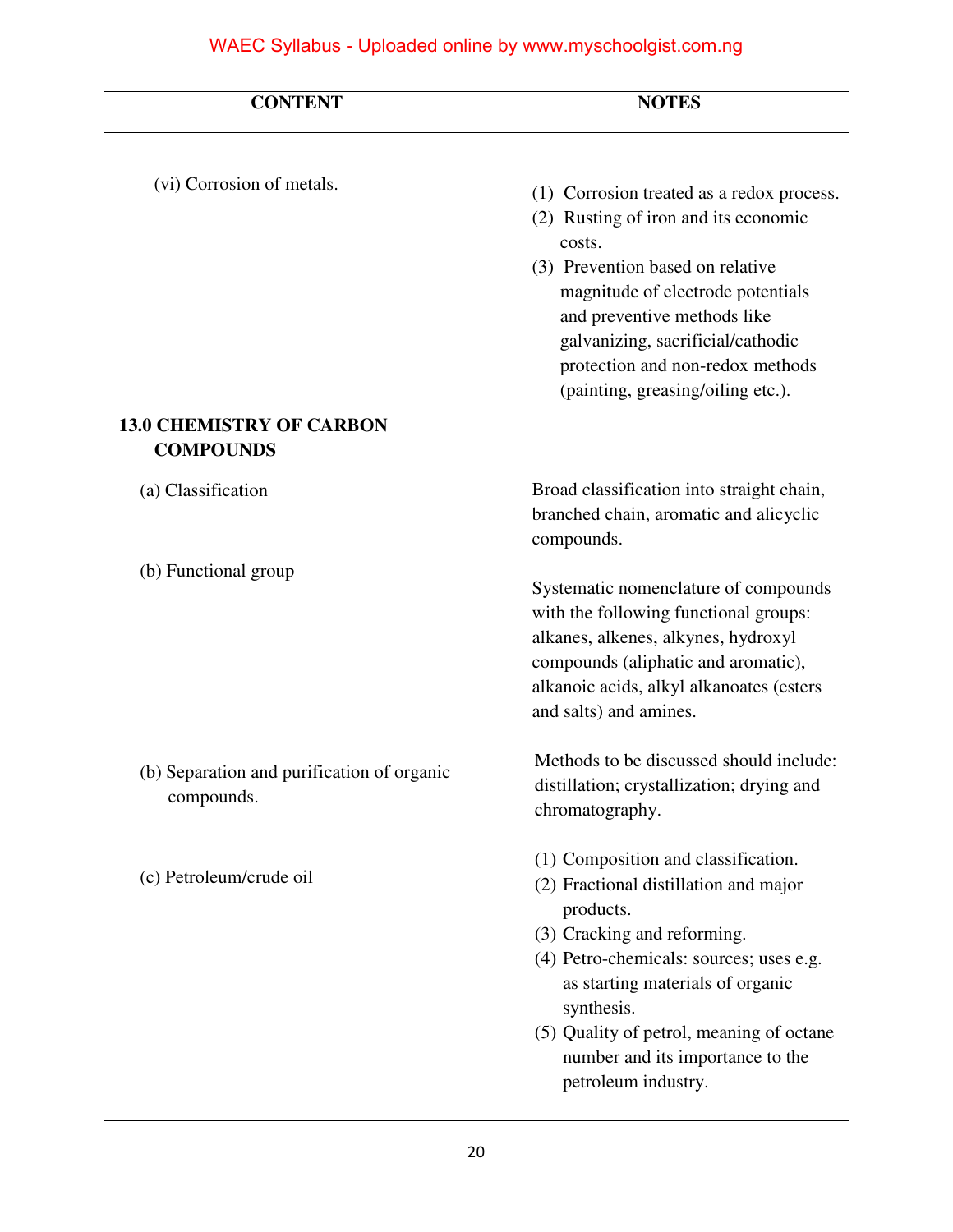| <b>CONTENT</b>                                                                                             | <b>NOTES</b>                                                                                                                                                                                                           |
|------------------------------------------------------------------------------------------------------------|------------------------------------------------------------------------------------------------------------------------------------------------------------------------------------------------------------------------|
| (d) Determination of empirical and<br>molecular formulae and molecular<br>structures of organic compounds. |                                                                                                                                                                                                                        |
| (e) General properties of organic<br>compounds:                                                            |                                                                                                                                                                                                                        |
| (i) Homologous series;                                                                                     | (1) Gradation in physical properties.<br>(2) Effects on the physical properties by<br>introduction of active groups into the<br>inert alkane.                                                                          |
| (ii) Isomerism.                                                                                            | (1) Examples should be limited to<br>compounds having maximum of five<br>carbon atoms.<br>(2) Differences between structural and<br>geometric/stereo isomerism.                                                        |
| (f) Alkanes:                                                                                               |                                                                                                                                                                                                                        |
| (i) Sources, properties;                                                                                   | (1) Laboratory and industrial<br>preparations and other sources.<br>(2) Nomenclature and structure.<br>(3) Reactivity:<br>(a) combustion;<br>(b) substitution reactions;<br>(c) cracking of large alkane<br>molecules. |
| (ii) Uses.                                                                                                 | As fuels, as starting materials for<br>synthesis. Uses of haloakanes and<br>pollution effects.                                                                                                                         |
| (g) Alkenes:                                                                                               |                                                                                                                                                                                                                        |
| (i) Sources and properties;                                                                                | (1) Laboratory preparation.<br>(2) Nomenclature and structure.                                                                                                                                                         |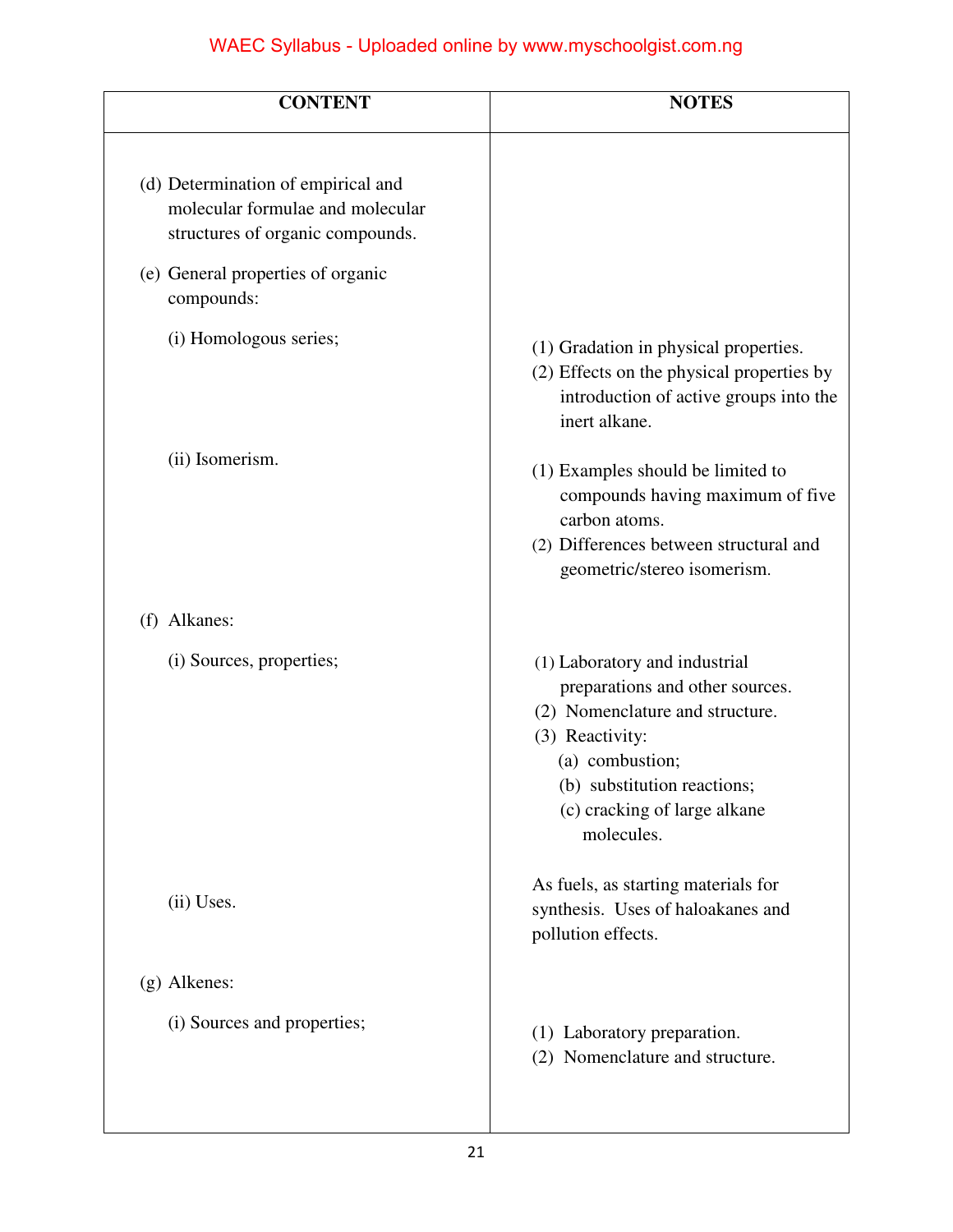| <b>CONTENT</b>                                      | <b>NOTES</b>                                                                                                                                                                                                                             |
|-----------------------------------------------------|------------------------------------------------------------------------------------------------------------------------------------------------------------------------------------------------------------------------------------------|
|                                                     | (3) Addition reactions with halogens<br>hydrogen, bromine water, hydrogen<br>halides and acidified water.<br>(4) Oxidation: hydroxylation with<br>aqueous KMnO <sub>4</sub> .<br>(5) Polymerization.                                     |
| (ii) Uses;                                          |                                                                                                                                                                                                                                          |
| (iii) Laboratory detection.                         | Use of reaction with $Br_2/water$ , $Br_2/CCl_4$<br>and $KMnO_{4(aq)}$ as means of<br>characterizing alkenes.                                                                                                                            |
| (h) Alkynes:                                        |                                                                                                                                                                                                                                          |
| (i) Sources, characteristic properties and<br>uses; | (1) Nomenclature and structure.<br>(2) Industrial production of ethyne.<br>(3) Uses of ethyne.<br>(4) Distinguishing test between terminal<br>and non-terminal alkynes.<br>(5) Test to distinguish between alkane,<br>alkene and alkyne. |
| (ii) Chemical reactions.                            | Chemical reactions: halogenation,<br>combustion, hydration and<br>hydrogenation.                                                                                                                                                         |
| (i) Benzene:                                        |                                                                                                                                                                                                                                          |
| (i) Structure and physical properties;              | Resonance in benzene. Stability leading<br>to substitution reactions.                                                                                                                                                                    |
| (ii) Chemical properties.                           | (1) Addition reactions: hydrogenation<br>and halogenation (mechanism not<br>required).<br>(2) Compare reactions with those of<br>alkenes.                                                                                                |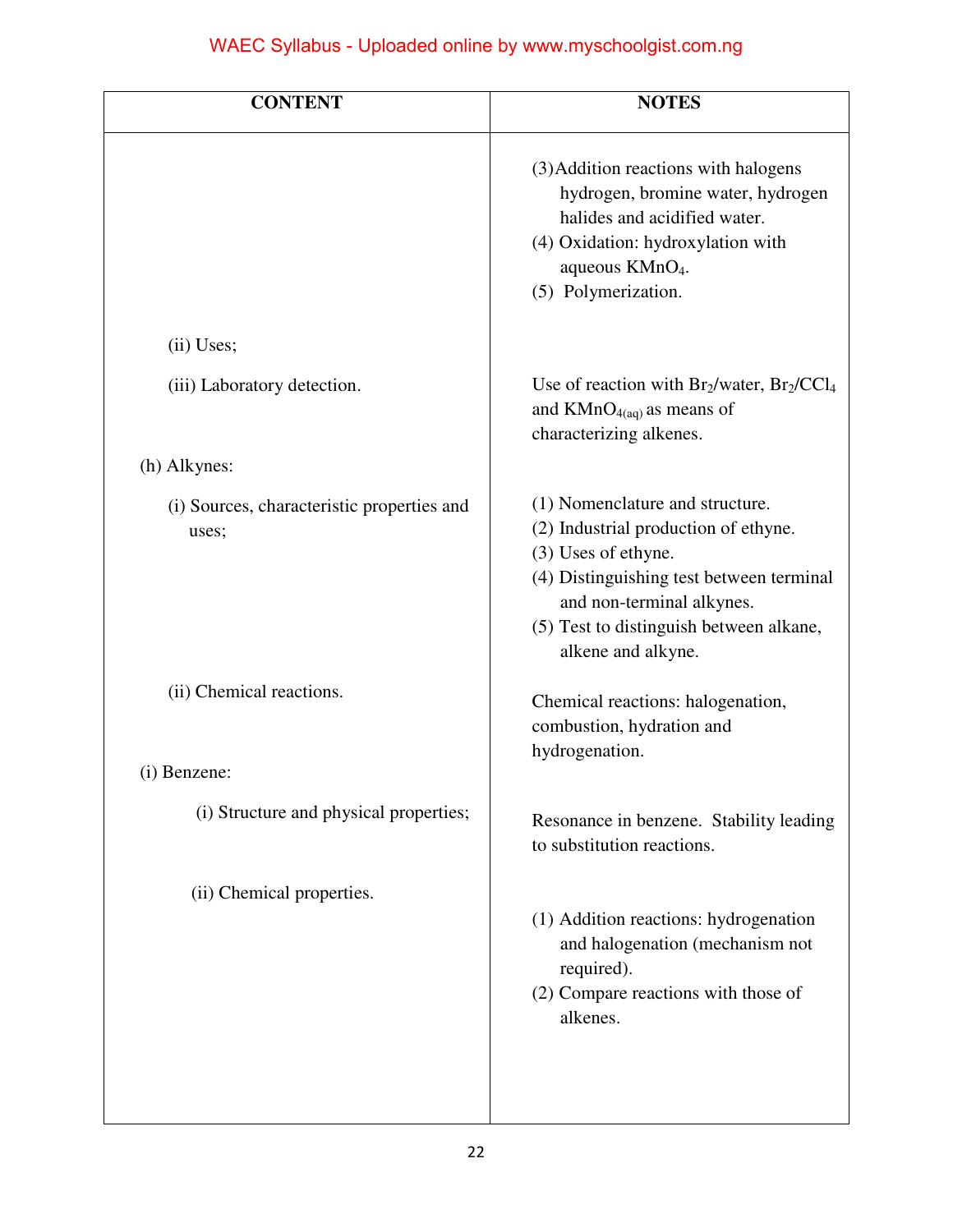| <b>CONTENT</b>                           | <b>NOTES</b>                                                                                                                                                                                                                                                                                         |
|------------------------------------------|------------------------------------------------------------------------------------------------------------------------------------------------------------------------------------------------------------------------------------------------------------------------------------------------------|
| (J) Alkanols:                            |                                                                                                                                                                                                                                                                                                      |
| (i) Sources, nomenclature and structure; | (1) Laboratory preparation including<br>hydration of alkenes.<br>(2) Industrial and local production of<br>ethanol including alcoholic<br>beverages,<br>(3) Harmful impurities and methods of<br>purification should be mentioned.<br>(4) Recognition of the structure of mono-<br>, di- and triols. |
| (ii) Classification;                     | Primary, secondary and tertiary alkanols.                                                                                                                                                                                                                                                            |
| (iii) Physical properties;               | Boiling point, solubility in water.<br>Including hydrogen bonding effect.                                                                                                                                                                                                                            |
| (iv) Chemical properties;                | (1) Reaction with:<br>$(a)$ Na;<br>(b) alkanoic acids (esterification);<br>(c) conc. $H2SO4$ .<br>(2) Oxidation by:<br>(a) $KMnO_{4(aq)}$ ;<br>(b) $K_2Cr_2O_{7(aq)}$ ;<br>(c) $I_2$ in NaO $H_{(aq)}$ .                                                                                             |
| (v) Laboratory test;                     |                                                                                                                                                                                                                                                                                                      |
| (vi) Uses.                               | Laboratory test for ethanol.                                                                                                                                                                                                                                                                         |
| (k) Alkanoic acids:                      | Methanoic acid –insect bite.<br>Ethanoic acid – vinegar.                                                                                                                                                                                                                                             |
| (i) Sources, nomenclature and structure; | Recognition of mono and dioic acid.                                                                                                                                                                                                                                                                  |
| (ii) Physical properties;                | Boiling point, solubility in water.<br>Including hydrogen bonding effect.                                                                                                                                                                                                                            |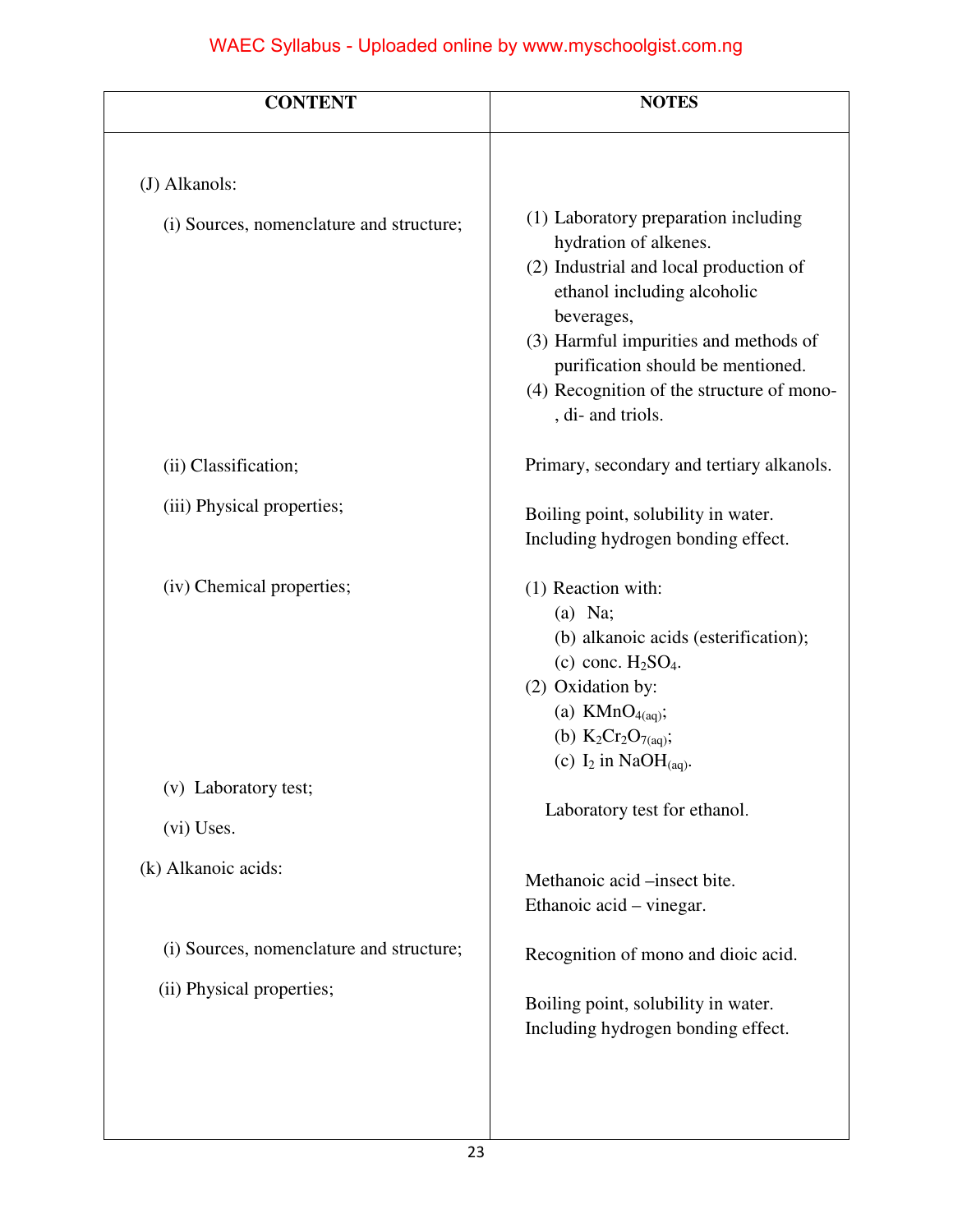| <b>CONTENT</b>                                           | <b>NOTES</b>                                                                                                                                                                                                   |
|----------------------------------------------------------|----------------------------------------------------------------------------------------------------------------------------------------------------------------------------------------------------------------|
|                                                          |                                                                                                                                                                                                                |
| (iii) Chemical properties;                               | Acid properties only i.e. reactions with<br>$H_2O$ , NaOH, NH <sub>3</sub> , NaHCO <sub>3</sub> , Zn and Mg.                                                                                                   |
| (iv) Laboratory test;                                    | Reaction with NaHCO <sub>3</sub> , Na <sub>2</sub> CO <sub>3</sub> .                                                                                                                                           |
| (iv) Uses.                                               | Uses of ethanoic and phenyl methanoic<br>(benzoic) acids as examples of aliphatic<br>and aromatic acids respectively.                                                                                          |
| (1) Alkanoates as drivatives of alkanoic acids:          |                                                                                                                                                                                                                |
| (i) Sources, nomenclature, preparation<br>and structure; | Preparation of alkyl alkanoates (esters)<br>from alkanoic acids.                                                                                                                                               |
| (ii) Physical properties;                                | Solubility, boiling and melting point.                                                                                                                                                                         |
| (iii) Chemical properties;                               | Hydrolysis of alkyl alkanoates<br>(mechanism not required).                                                                                                                                                    |
| $(iv)$ Uses.                                             | Uses of alkanoates to include<br>production of soap, flavouring agent,<br>plasticizers, as solvents and in<br>perfumes.                                                                                        |
| 14.0 CHEMISTRY, INDUSTRY AND THE<br><b>ENVIRONMENT</b>   |                                                                                                                                                                                                                |
| (a) Chemical industry                                    | (1) Natural resources in candidate's won<br>country.<br>(2) Chemical industries in candidates own<br>country and their corresponding raw<br>materials.<br>(3) Distinction between fine and heavy<br>chemicals. |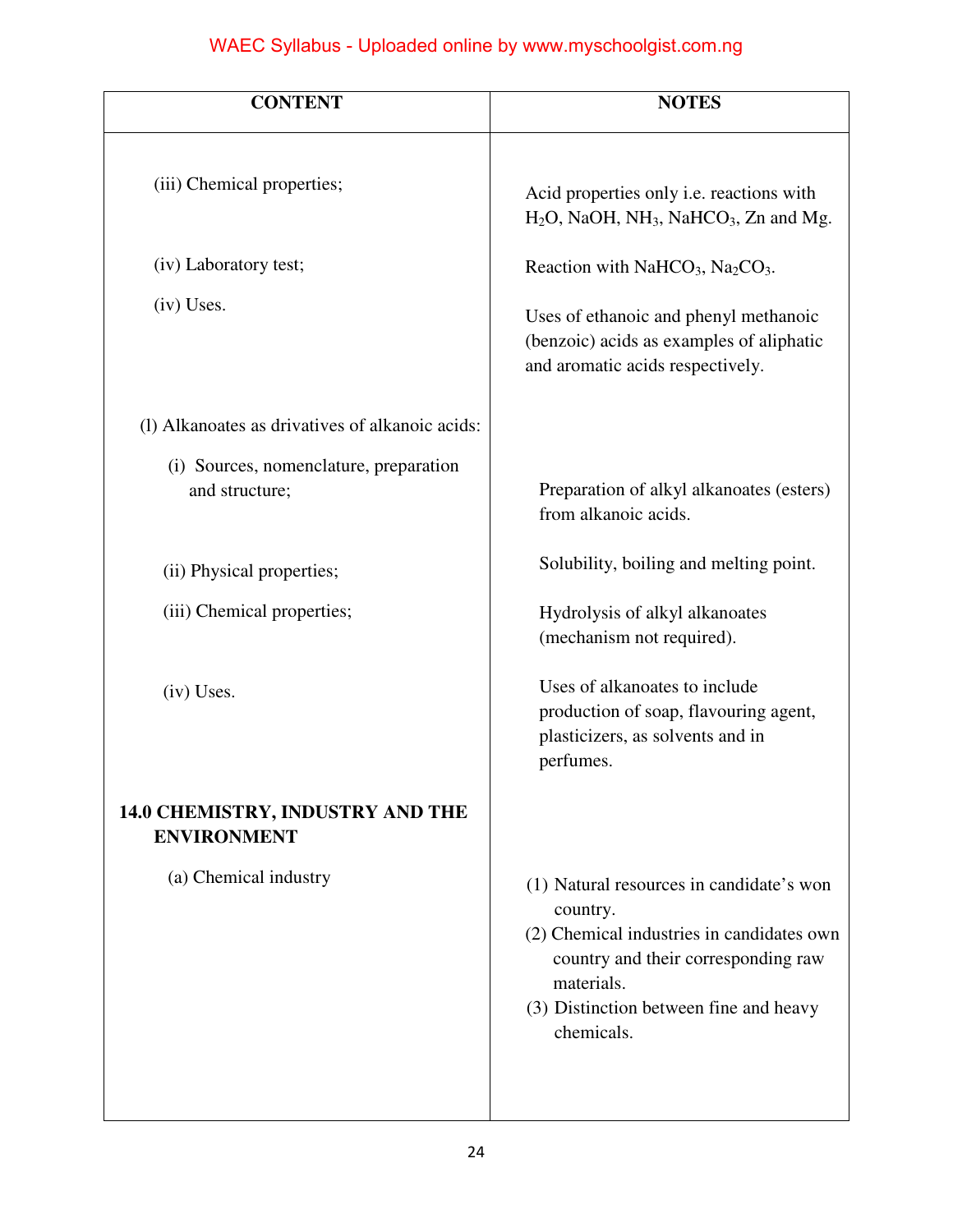| <b>NOTES</b>                                                                                                                                                                       |
|------------------------------------------------------------------------------------------------------------------------------------------------------------------------------------|
| (4) Factors that determine location of<br>chemical industries.<br>(5) Effect of industries on the<br>community.                                                                    |
| (1) Sources, effects and control.<br>(2) Greenhouse effect and depletion of<br>the ozone layer.<br>(3) Biodegradable and non-biodegradable<br>pollutants.                          |
| Food processing, fermentation including<br>production of gari, bread and alcoholic<br>beverages e.g. Local gin.                                                                    |
| Proteins as polymers of amino acids<br>molecules linked by peptide or amide<br>linkage.                                                                                            |
| Physical properties e.g. solubility<br>Chemical properties to include:<br>(a) hydrolysis of proteins;<br>(b) laboratory test using<br>Ninhydrin/Biuret reagent/Millons<br>reagent. |
|                                                                                                                                                                                    |
| (1) Nomenclature and general structure<br>of amino acids.<br>(2) Difunctional nature of amino acids.                                                                               |
|                                                                                                                                                                                    |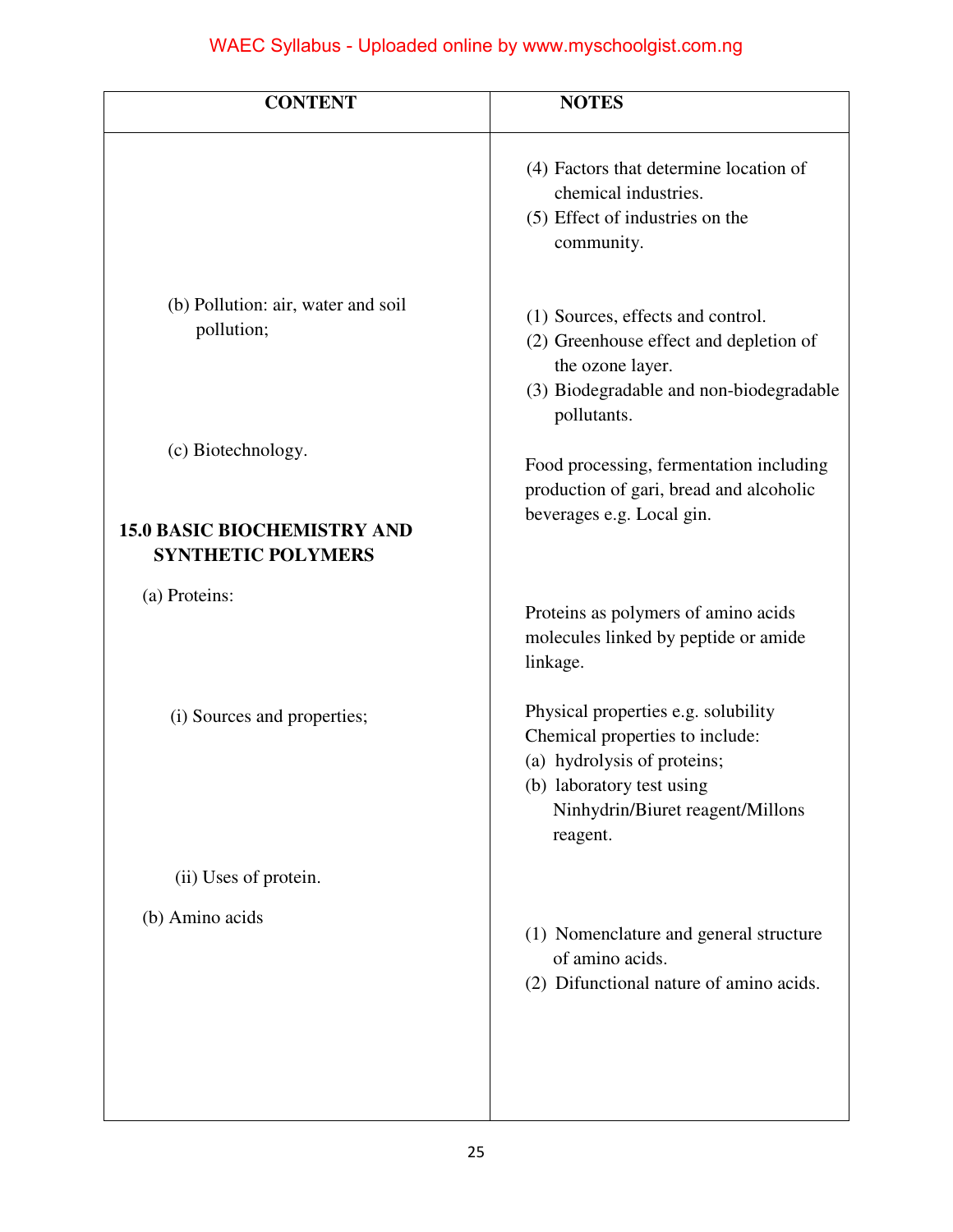| <b>CONTACT</b>                       | <b>NOTES</b>                                                                                                                                                                                                                                             |
|--------------------------------------|----------------------------------------------------------------------------------------------------------------------------------------------------------------------------------------------------------------------------------------------------------|
| (c) Fats/oils:                       | As alkyl alkanoates (esters).                                                                                                                                                                                                                            |
| (i) Sources and properties;          | From animals and plants.<br>Physical properties such as solubility.<br>Chemical properties:<br>(a) acidic and alkaline hydrolysis;<br>(b) hydrogenation;<br>(c) test for fats and oil.                                                                   |
| (ii) General structure of fats/oils; | As mono-, di-, and tri- esters of propane-<br>$1,2,3$ -triol (glycerol).                                                                                                                                                                                 |
| (iii) Preparation of soap;           | (1) Preparation of soap (saponification)<br>from fats and oils.<br>(2) Comparison of soap less detergents<br>and their action on soft and hard                                                                                                           |
| (iv) Uses of fats/oils.              | water.                                                                                                                                                                                                                                                   |
| (d) Carbohydrates:                   |                                                                                                                                                                                                                                                          |
| (i) Sources and nomenclature;        | (1) Classes of carbohydrates as:<br>(a) monosaccharides;<br>(b) disaccharides;<br>(c) polysaccharides.<br>(2) Name and components of various<br>classes of carbohydrates.                                                                                |
| (ii) Properties;                     | (1) Physical properties such as solubility<br>of sugars.<br>(2) Chemical properties- Hydrolysis of<br>disaccharides into monosaccharides.<br>(3) Test for reducing sugars using sugar<br>strips, Fehling's or Benedicts solution<br>or Tollen's reagent. |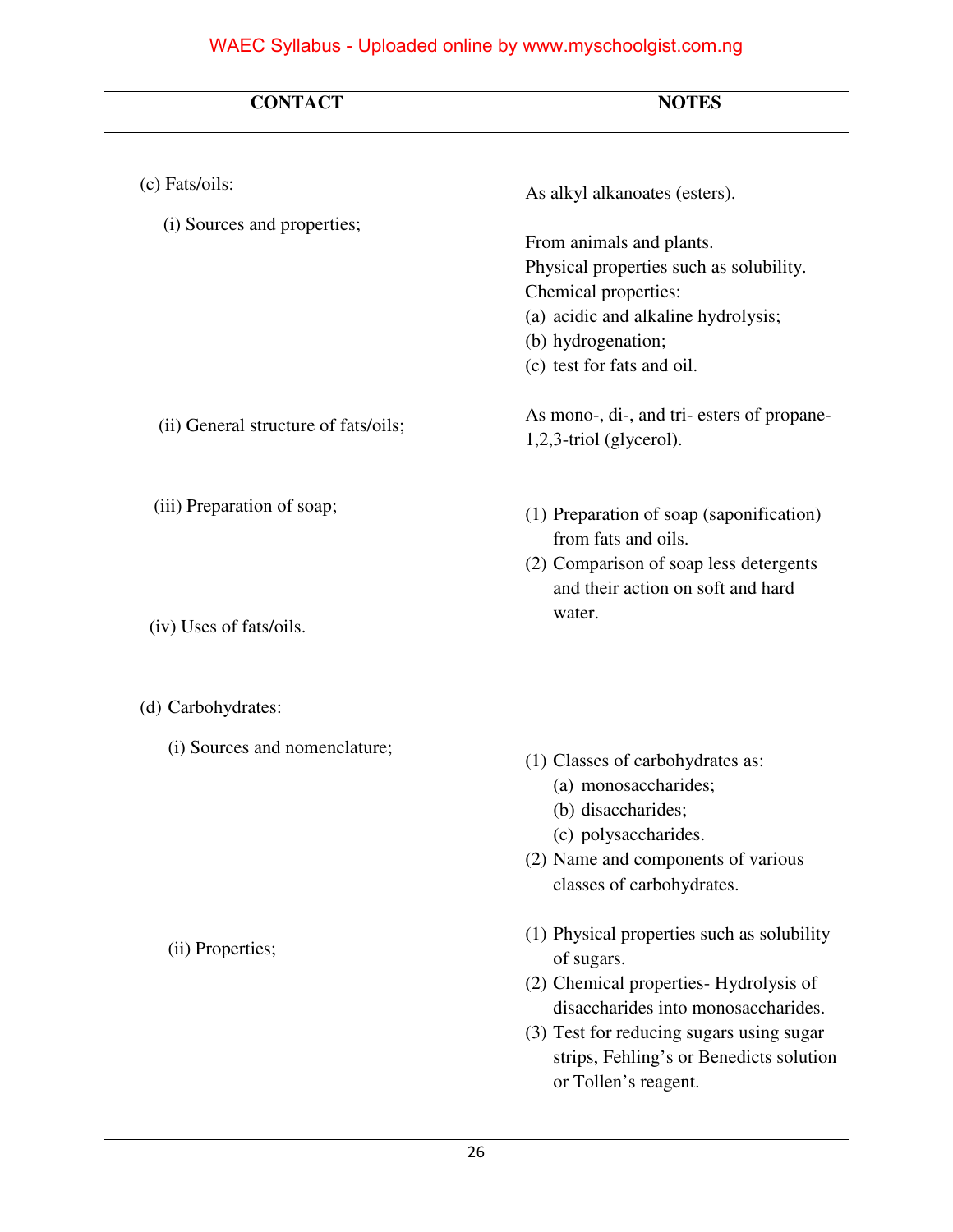| <b>CONTENT</b>                                | <b>NOTES</b>                                                                                                                                                                                          |
|-----------------------------------------------|-------------------------------------------------------------------------------------------------------------------------------------------------------------------------------------------------------|
| (iii) Carbohydrate as examples of<br>polymer; | (1) Starch as a polymer made up of<br>glucose units.<br>(2) Condensation of monosaccharides to<br>form disaccharides and<br>polysaccharides.                                                          |
| (iv) Uses.                                    |                                                                                                                                                                                                       |
| (e) Synthetic polymers:                       | (1) Definition of terms: monomers,<br>polymers and polymerization.<br>(2) Addition and condensation<br>polymerization.<br>(3) Classification and preparation based<br>on the monomers and comonomers. |
| (i) Properties;                               | (1) Thermoplastics and thermosets.<br>(2) Modification of properties of<br>polymers.<br>(3) Plastics and resins.<br>(4) Chemical test on plastics using:<br>(a) heat;<br>$(b)$ acids;<br>(c) alkalis. |
| (ii) Uses of polymers.                        |                                                                                                                                                                                                       |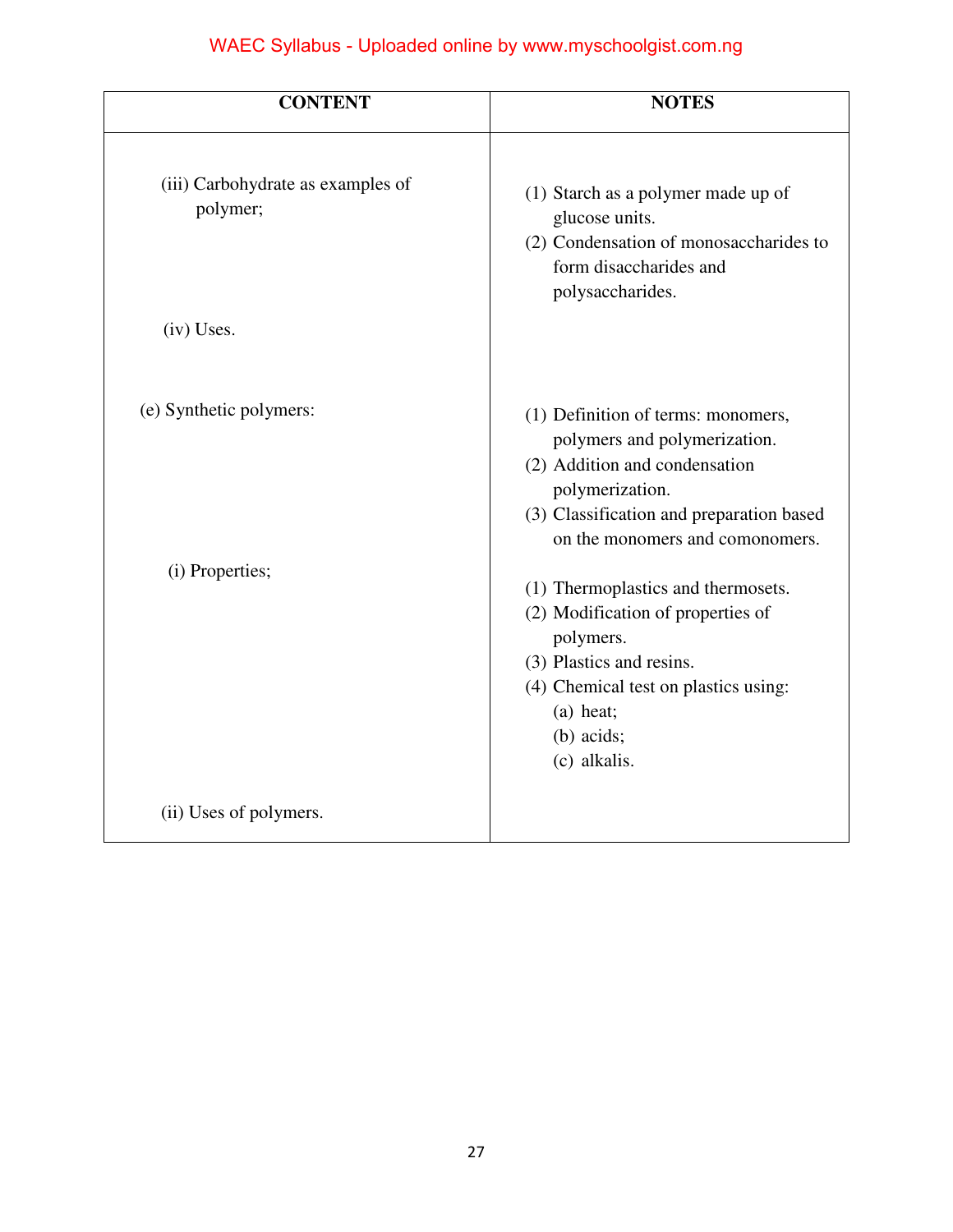#### **SECTION B**

*(For candidates in Ghana only)* 

| <b>CONTENTS</b>                                                                                                       | <b>NOTES</b>                                                                                                                                                                                                                                                                                  |
|-----------------------------------------------------------------------------------------------------------------------|-----------------------------------------------------------------------------------------------------------------------------------------------------------------------------------------------------------------------------------------------------------------------------------------------|
| <b>1.0 STRUCTURE OF THE ATOM</b><br>(a) Elementary treatment of mass<br>spectrometer.                                 | (1) Qualitative knowledge of the mass<br>spectrometer: principles and operations of the<br>mass spectrometer; and its use to detect<br>isotopes, determination of Relative atomic and<br>molecular masses only.<br>(2) Wave nature of electrons.<br>(3) Quantum numbers and their importance. |
| (b) (i) Nuclear chemistry                                                                                             | Meaning of terms: Nucleons, nuclide.                                                                                                                                                                                                                                                          |
| (ii) Types and nature of radiations:<br>alpha, beta particles and gamma<br>radiation.                                 | Charges, relative mass and penetrating power of<br>radiations. Meaning of radioactivity. Difference<br>between spontaneous nuclear reactions<br>(radioactivity) and induced nuclear reactions.                                                                                                |
| (iii) Radioactivity:<br>induced/stimulated.                                                                           | Natural and artificial radioactivity.<br>Detection of radiation by Geiger-Muller counter.                                                                                                                                                                                                     |
| (iv) Nuclear reactions: fission and<br>fusion in nuclear reactions.                                                   | Distinction between ordinary chemical reactions<br>and nuclear reactions. Generations of electricity;<br>atomic bombs. Balanced equations of nuclear<br>reactions                                                                                                                             |
| (v) Effects and application of<br>radioactivity                                                                       | (1) Carbon dating (qualitative treatment only).<br>(2) Use of radioactivity in agriculture, medicine<br>and industries.<br>(3) Hazards associated with nuclear radiations.                                                                                                                    |
|                                                                                                                       | Factors affecting stability of nuclides:<br>Binding energy, neutron-proton ratio, and half life.<br>Calculations involving half-life                                                                                                                                                          |
| <b>2.0 PERIODIC CHEMISTRY</b><br>(a) Reactions between acids<br>and metals their oxides and<br>trioxocarbonates (IV). | (1) Period three metals (Na, Mg, Al)<br>$(2)$ Period four metals $(K, Ca)$<br>(3) Chemical equations<br>(4) pH of solutions of the metallic oxides and<br>trioxocarbonates.                                                                                                                   |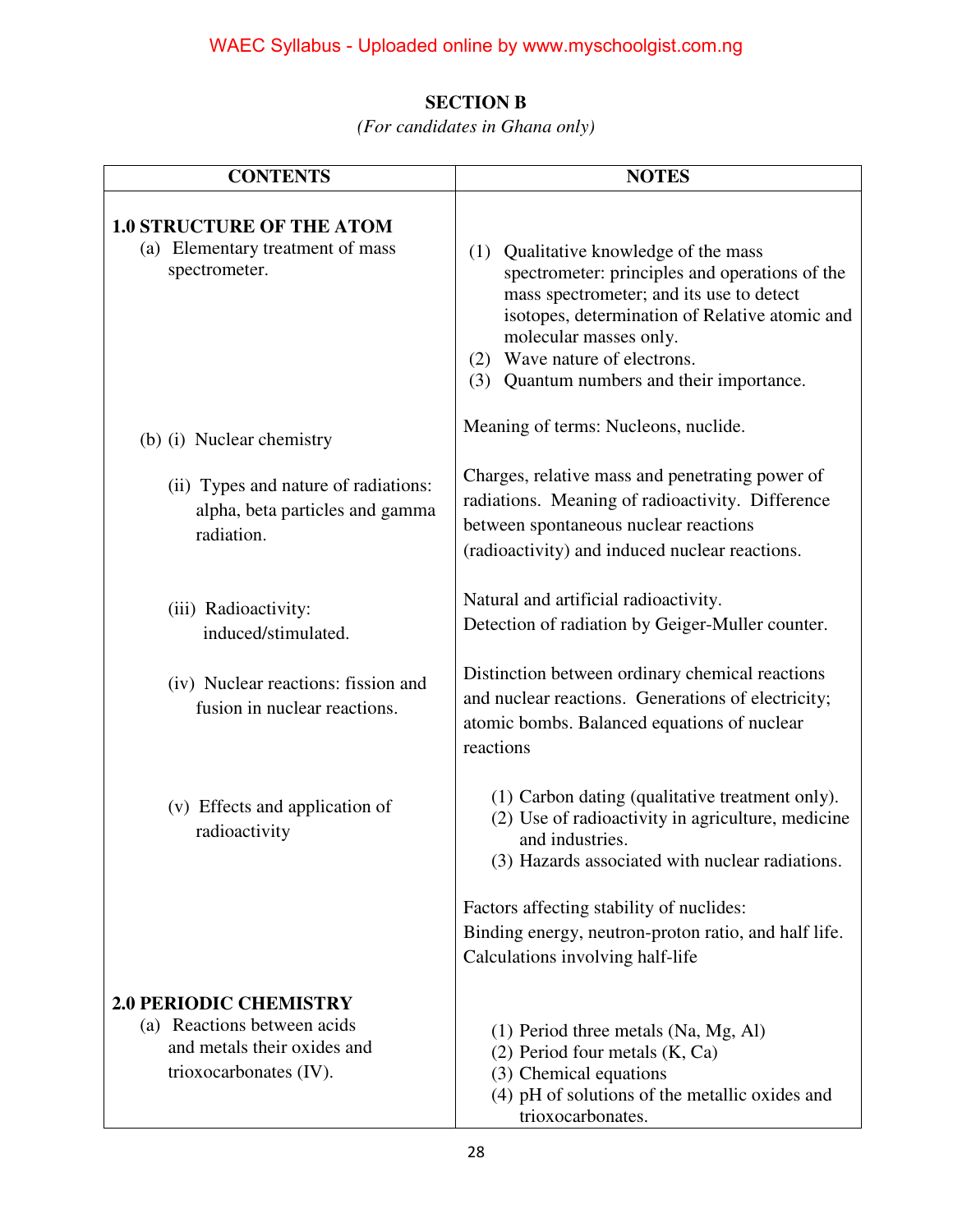| <b>CONTENTS</b>                                                                      | <b>NOTES</b>                                                                                                                                                                                                                                                                                                                                                           |
|--------------------------------------------------------------------------------------|------------------------------------------------------------------------------------------------------------------------------------------------------------------------------------------------------------------------------------------------------------------------------------------------------------------------------------------------------------------------|
| (b) Acidic properties of oxides of non-<br>metals.                                   | (1) Oxides of carbon, nitrogen, sulphur,<br>phosphorus and chlorine.<br>(2) pH of aqueous solutions of the oxides.<br>(3) Chemical equations.                                                                                                                                                                                                                          |
| (c) Physical and chemical properties of<br>period 3 elements and their<br>compounds. | (1) Comparison of the physical and chemical<br>properties of period three elements.<br>(2) Comparison of the physical and chemical<br>properties of (hydrides, oxides, hydroxides<br>and chlorides) compounds.<br>(3) Thermal stability of $CO_3^2$ and $NO_3$ of Li,<br>Na, K, Mg and Ca.<br>(4) Experiment to compare thermal stability of<br>$Na2CO3/LiCO3/CuSO4$ . |
| (d) Silicon                                                                          | (1) Structures for $SiO2$ and $CO2$ account for the<br>differences between physical and chemical<br>properties of the two oxides.<br>(2) Uses of silicon and its compounds e.g.<br>ceramics, glass, silica gel and microchips.                                                                                                                                         |
| (e) Periodic gradation of elements in<br>group seven i.e. the halogens.              | (1) Inter-atomic bond energies.<br>(2) Hydrides and their acid strength comparison<br>of the Ka values of the hydrogen halides.<br>(3) Variable oxidation states of the halogens.                                                                                                                                                                                      |
| (f) Bonding in complex compounds.                                                    | Definition of ligands and central ions<br>Examples of ligands<br>(1) Formation of coordination compounds.<br>(2) Nomenclature of complex ions and<br>compounds $(Cl, F, I, NO3, NH3, H2O,$<br>$SO_4^2$ .                                                                                                                                                               |
| (g) Shapes of complex compounds.                                                     | Tetrahedral, square planar, octahedral e.g.<br>$[Fe(CN)_6]^3$ , $[Cu(NH_3)_4]^{2+}$ , $[Ag)NH_3)_2]^+$ $[Cu)CN)_4]^2$                                                                                                                                                                                                                                                  |
| (h) Elements of the first transition<br>series.<br><b>3.0. CHEMICAL BONDS</b>        | Reactivity of the metals with air, water, acids and<br>comparison with s-block elements (Li, Na, Be,<br>$Mg$ ).                                                                                                                                                                                                                                                        |
| (a) Formation of Ionic bonds:<br>(i) Factors that influence ionic bond<br>formation; | Factors should include lattice energy.                                                                                                                                                                                                                                                                                                                                 |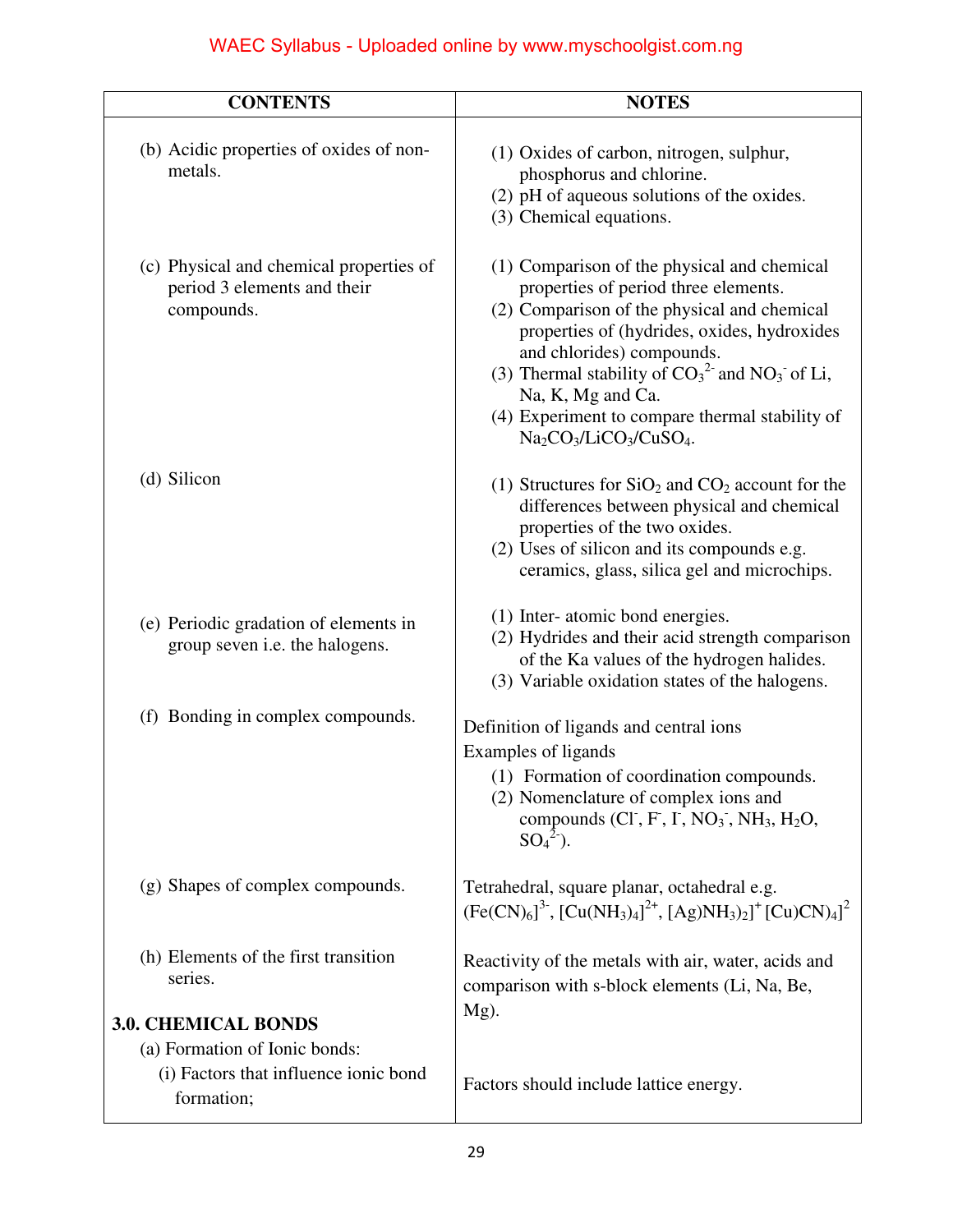| <b>CONTENTS</b>                                                                | <b>NOTES</b>                                                                                                                                                                                                                                                                                                                                         |
|--------------------------------------------------------------------------------|------------------------------------------------------------------------------------------------------------------------------------------------------------------------------------------------------------------------------------------------------------------------------------------------------------------------------------------------------|
| (ii) Covalent character in ionic bond;<br>(iii) Polar covalent bonds.          | (1) Ionic character (polarity) in covalent bonds<br>based on electronegativity difference<br>between the species involved.<br>(2) Effects of covalent and ionic character in<br>ionic and covalent bonds on the solubility,<br>thermal stability and boiling points of ionic<br>and covalent compounds.                                              |
| (b)(i) Hybridization of atomic orbitals.                                       | Definition of Hybridization.                                                                                                                                                                                                                                                                                                                         |
| (ii) Formation of hybrid orbitals.                                             | (1) Description of sp, $sp^2$ , $sp^3$ hybrid orbitals.<br>(2) Shapes of sp, $sp^2$ , $sp^3$ and $sp^3d^2$ hybrid<br>orbitals. Treatment should be limited to the<br>following molecules only. $CH_4$ , $H_2O$ , $NH_3$ ,<br>$BCl_3$ , $C_2H_2$ , $BeCl_2$ , $C_2H_4$ and $SF_6$ .                                                                   |
| (iii) Formation of sigma $(\sigma)$ and pi $(\pi)$<br>bonds.                   | Description of sigma and pi bonds. Using $C_2H_2$ and<br>$C_6H_6.$                                                                                                                                                                                                                                                                                   |
| <b>4.0 SOLUTIONS</b>                                                           |                                                                                                                                                                                                                                                                                                                                                      |
| (a) Preparation of solutions from liquid<br>solutes by the method of dilution. | (1) Outline of steps involved in the preparation<br>of solutions from liquid solutes.<br>(2) Determination of concentration of liquid<br>solutes (stock solution) given the density,<br>w/v, w/w), specific gravity, relative<br>molecular mass, molar mass, and % purity.<br>(3) Primary standard, secondary standard and<br>standardized solution. |
| <b>5.0 ENERGY AND ENERGY CHANGES</b>                                           |                                                                                                                                                                                                                                                                                                                                                      |
| (a) Energy changes in physical and<br>isolated systems.                        | (1) Definition and understanding of the<br>meaning of the energy terms: systems,<br>surroundings, open and closed.<br>(2) Enthalpy change involved in the following<br>processes: combustion, atomization,<br>sublimation, hydration/salvation and<br>dissolution.                                                                                   |
| (b) Hess's Law of heat summation and<br>Born-Haber cycle.                      | Explanation of Hess's law and its application in<br>the development of the Born-Haber cycle.<br>(1) Use of difference cycles to illustrate Hess's<br>law.                                                                                                                                                                                            |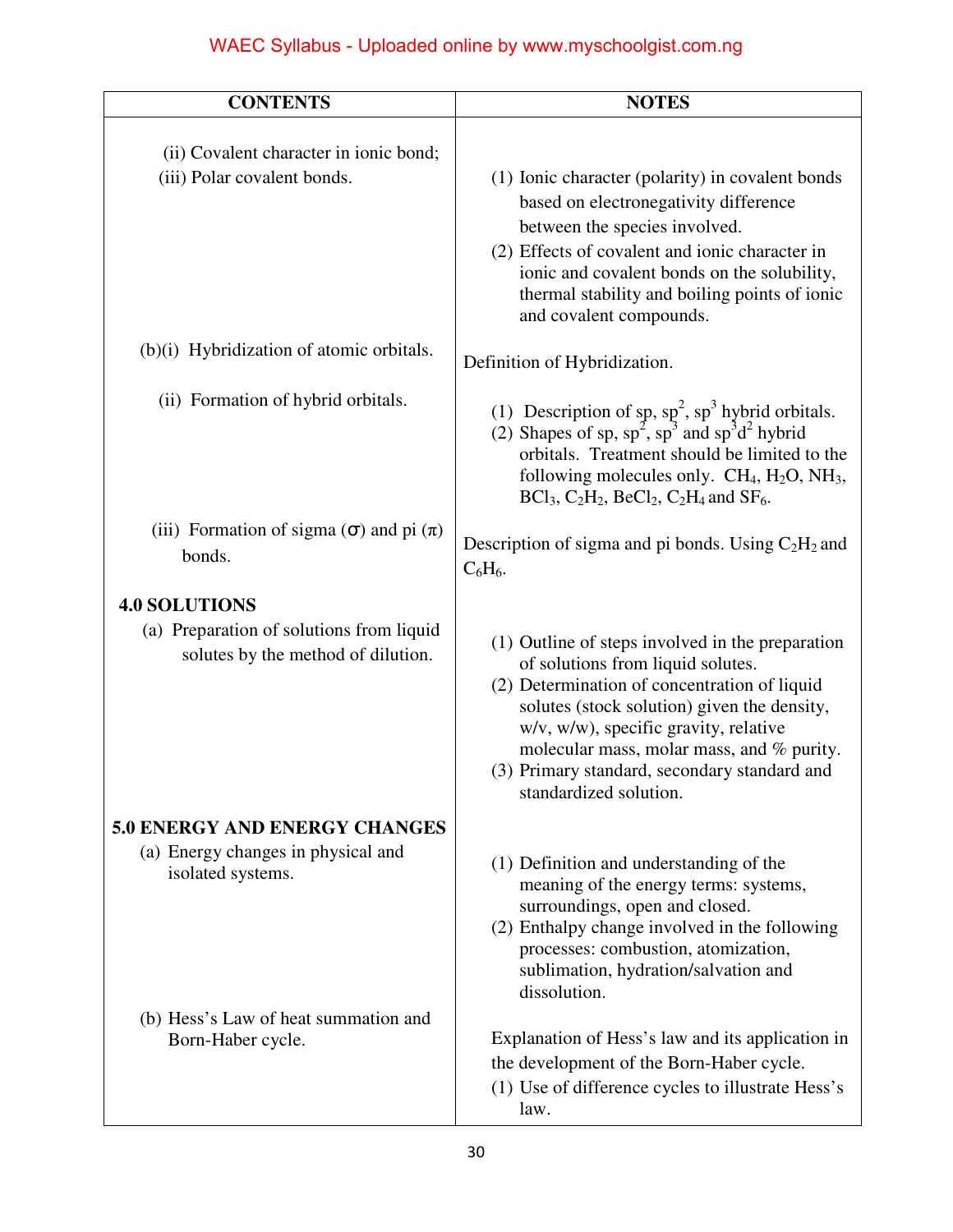| <b>CONTENTS</b>                                         | <b>NOTES</b>                                                                                                                                                                                                                                                                                                                                                                         |
|---------------------------------------------------------|--------------------------------------------------------------------------------------------------------------------------------------------------------------------------------------------------------------------------------------------------------------------------------------------------------------------------------------------------------------------------------------|
|                                                         | (2) Simple calculations using chemical<br>equations, energy cycles or diagrams with<br>given energy changes.                                                                                                                                                                                                                                                                         |
| (c) Bond Energy                                         | Explanation of bond energy and bond<br>dissociation energy.<br>(1) Bond energy as an average value.<br>Differences in bond energy and bond<br>dissociation energy.<br>(2) Bond energy in molecules and its use in<br>assessment of bond strength, energy content<br>and enthalpy of reaction.<br>(3) Calculations using summation of bond<br>energies in reactants and products as a |
| <b>6.0 ACIDS, BASES AND SALTS</b>                       | measure of enthalpy of reaction.                                                                                                                                                                                                                                                                                                                                                     |
| (a) Definitions of acids and bases.                     | $(1)$ Bronsted – Lowry and Lewis concept of<br>acids and bases.<br>(2) Conjugate acid-base pair concept in terms<br>of equilibrium.                                                                                                                                                                                                                                                  |
| (b) pH, pOH and $pK_w$                                  | (1) Ionic product constant of water $K_w =$<br>$[H+_{(aq)}][OH_{(aq)}] = 1.0 \times 10^{-14} \text{ mol}^2 \text{dm}^{-6}.$<br>(2) pH and pOH as a measure of acidity and<br>alkalinity respectively $pH = -log[H_3O^+]$ .<br>(3) Knowledge of pH scale.<br>(4) Calculation of $[H^{\dagger}]$ , [OH <sup>-</sup> ] and the<br>corresponding pH and pOH of given<br>solutions.       |
| (c) Partial ionization of weak acids and<br>weak bases. | Explanation of pKa and pKb of weak acids and<br>bases.<br>(1) Behaviour of weak acids and weak bases in<br>water as example of equilibrium systems.<br>(2) Calculations involving Ka, pKa and Kb,<br>pKb.<br>(3) Ka, pKa and Kb, pKb as measurements of<br>acid and basic strengths respectively.                                                                                    |
| (d) Buffer Solutions                                    | (1) Qualitative definition of buffers.<br>(2) Examples of buffers from the laboratory.<br>(3) Preparation of buffer solutions.                                                                                                                                                                                                                                                       |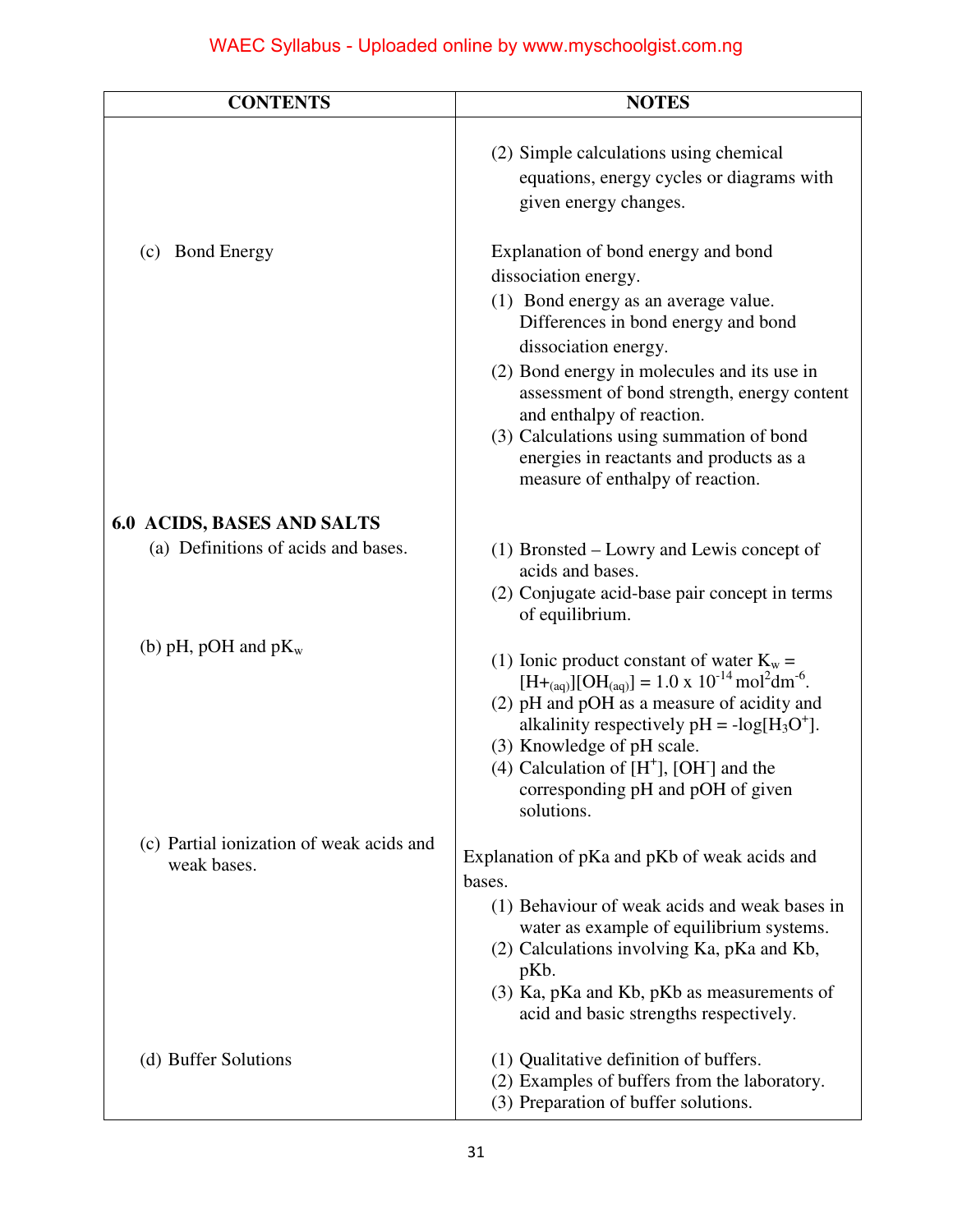| <b>CONTENTS</b>                                                                                      | <b>NOTES</b>                                                                                                                                                                                                                                                                                                                                                                                                                                                                                   |
|------------------------------------------------------------------------------------------------------|------------------------------------------------------------------------------------------------------------------------------------------------------------------------------------------------------------------------------------------------------------------------------------------------------------------------------------------------------------------------------------------------------------------------------------------------------------------------------------------------|
| (e) Acid base titrations                                                                             | Double indicator titrations (continuous and<br>Discontinuous) and back titration.<br>Calculations involving concentration, composition<br>and % purity.<br>Graphs for acid-based titrations. Nature of graphs<br>of strong acid and strong base, strong acid and<br>weak base and strong base and weak acid.                                                                                                                                                                                   |
| <b>7.0 SOLUBILITY OF SUBSTANCES</b>                                                                  |                                                                                                                                                                                                                                                                                                                                                                                                                                                                                                |
| (a) Solubility and solubility product.                                                               | (1) Explanation of solubility products (Ksp) of<br>sparingly soluble ionic compounds.<br>(2) Calculations involving solubility and<br>solubility products.<br>(3) Factors affecting solubility.                                                                                                                                                                                                                                                                                                |
| (c) Crystallization and recrystallization.                                                           | Explanation of the effect of lattice energy and<br>hydration energy on crystallization and<br>recrystallization.                                                                                                                                                                                                                                                                                                                                                                               |
| <b>8.0 CHEMICAL KINETICS AND</b><br><b>EQUILIBRIUM SYSTEMS</b><br>(a) Rate law and Order of reaction | (1) Deduction of order and rate law from<br>experimental data.<br>(2) Simple relationship between rates and<br>concentration of zero, first and second order<br>reactions. Graphical representation of zero,<br>first and second order reactions.<br>(3) Half-life for first order reactions and its<br>significance.<br>(4) General rate law equation.<br>(5) Derivation of the rate expression from<br>experimentally determined rate data:<br>$R = k[A]^x [B]^y$ where $k =$ rate constant. |
| (b) Rate determining step of a multi-step<br>reaction.                                               |                                                                                                                                                                                                                                                                                                                                                                                                                                                                                                |
| (c) Equilibrium                                                                                      |                                                                                                                                                                                                                                                                                                                                                                                                                                                                                                |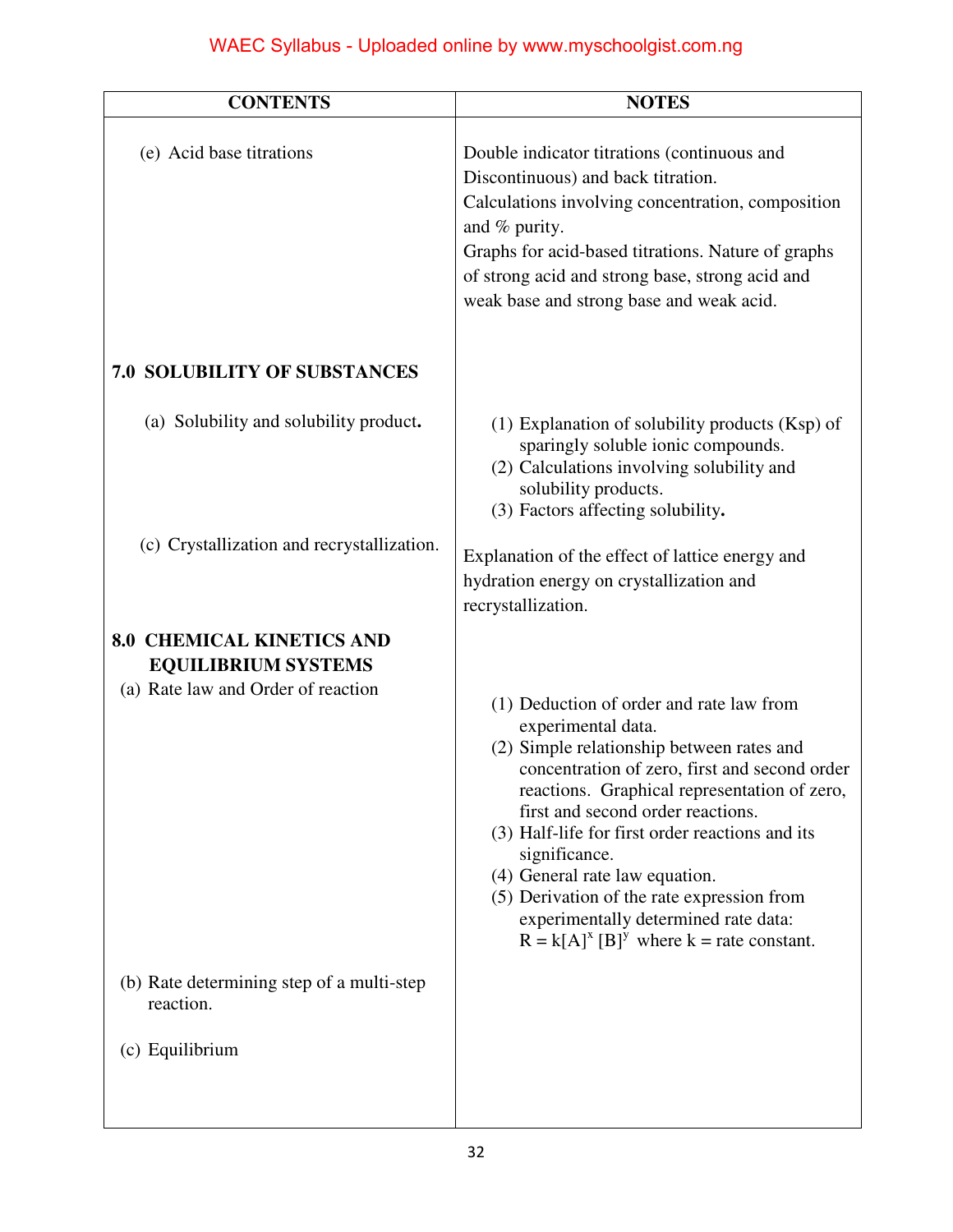| <b>CONTENTS</b>                                           | <b>NOTES</b>                                                                                                                                                                                                                                                                                                                                  |
|-----------------------------------------------------------|-----------------------------------------------------------------------------------------------------------------------------------------------------------------------------------------------------------------------------------------------------------------------------------------------------------------------------------------------|
| (d) Equilibrium Law of Mass Action.                       | (1) Mathematical expression for the<br>determination of equilibrium constant K<br>$(2)$ K is constant for a system at constant<br>temperature.<br>(3) Relationship between $K_p$ and $K_c$ .<br>(4) Calculation of $K_p$ and $K_c$ from given set<br>of data.<br>(5) Difference between homogeneous and<br>heterogeneous equilibrium systems. |
| <b>9.0 CHEMISTRY OF CARBON</b><br><b>COMPOUNDS</b>        |                                                                                                                                                                                                                                                                                                                                               |
| (a) Separation and Purification.                          | Other methods should include solvent extraction<br>and melting point determinations.                                                                                                                                                                                                                                                          |
| (b) Determination of empirical and<br>molecular formulae. | Outline of steps in:<br>(a) Detection of N, S and the halogens.<br>(b) Estimation of C, H and O.                                                                                                                                                                                                                                              |
| (c) Reactivity of Organic Compounds.                      | (1) Inductive effect and Mesomeric effect.<br>(2) Resonance illustrated with benzene<br>molecule.<br>(3) Explanation of the terms:<br>nucleophiles, electrophiles, free radicals and<br>ions. homolytic fission, heterolytic fission.                                                                                                         |
| (d) Alkanes                                               | Halogenation – free radical mechanism.                                                                                                                                                                                                                                                                                                        |
| (e) (i) Reactions of benzene.                             | Mono substituted reactions of benzene: toluene,<br>phenol, aniline, benzoic acid and nitrobenzene.<br>(IUPAC and trivial names)                                                                                                                                                                                                               |
| (ii) Comparison or reactions of<br>benzene and alkenes.   | Differences between the reactivity of benzene and<br>alkenes towards certain reagents.<br>Uses of hexachlorocyclobezane and benzene<br>hexachloride (BHC).                                                                                                                                                                                    |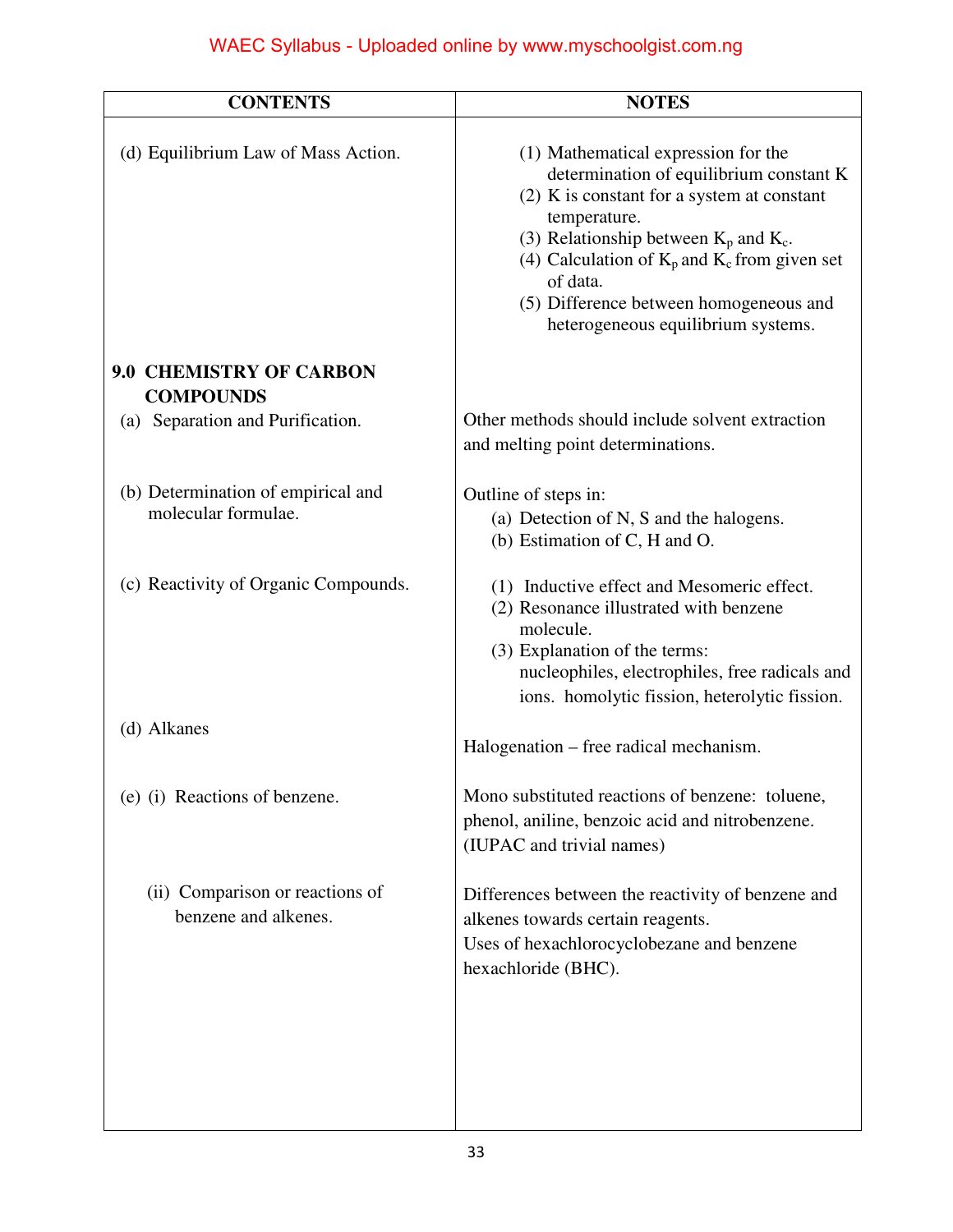| <b>CONTENT</b>                                                     | <b>NOTES</b>                                                                                                                                                                                                                               |
|--------------------------------------------------------------------|--------------------------------------------------------------------------------------------------------------------------------------------------------------------------------------------------------------------------------------------|
| <b>10.0 CHEMICAL INDUSTRY AND</b><br><b>ENVIRONMENT</b>            |                                                                                                                                                                                                                                            |
| (a) (i) Sources of raw materials<br>(ii) Mining of mineral as ore. | Location of mineral deposits and their nature.                                                                                                                                                                                             |
| (iii) Extraction of metals Mineral<br>deposits in Ghana.           | $(1)$ Metals – gold, bauxite, manganese and iron.<br>$(2)$ Precious stone – diamond.<br>(3) Industrial mining of limestone $CaCO3$ , clay<br>Kaolin, solar salt<br>(4) Processing of Au, Al, Fe as main products<br>(5) Uses of the metals |
| Cement and its uses<br>(b)                                         | (1) Sources of raw materials for cement<br>sproduction.<br>(2) Processes involved in the production of<br>cement.<br>(3) Uses of cement.<br>(4) Environmental impact.                                                                      |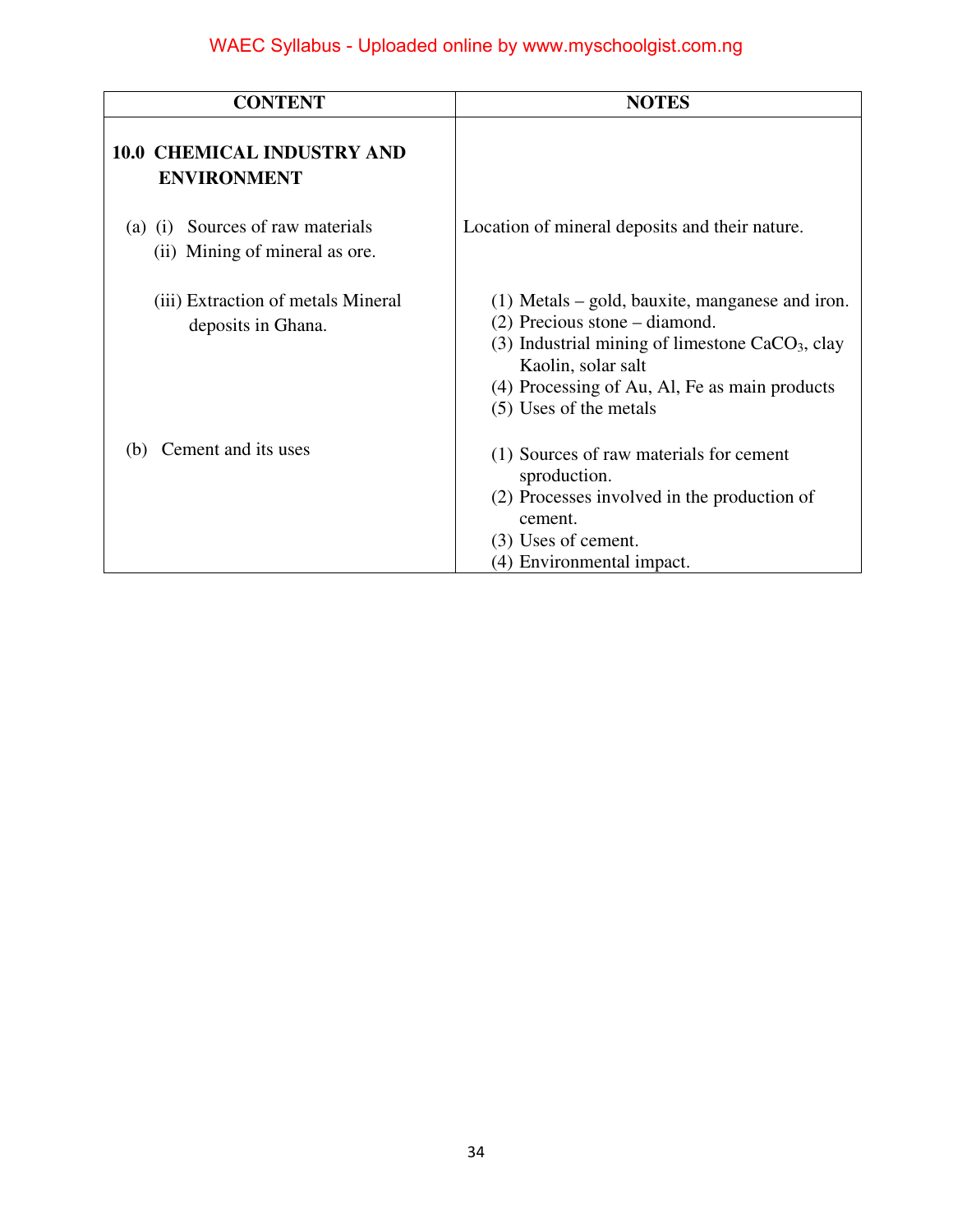#### **SECTION C**

(For candidates in Nigeria, Sierra-Leone, Liberia and The Gambia)

| <b>CONTENT</b>                                                                    | <b>NOTES</b>                                                                                                                                                                                                               |
|-----------------------------------------------------------------------------------|----------------------------------------------------------------------------------------------------------------------------------------------------------------------------------------------------------------------------|
| <b>1.0 NON METALS AND THEIR</b><br><b>COMPOUNDS</b>                               |                                                                                                                                                                                                                            |
| (a) Carbon:                                                                       |                                                                                                                                                                                                                            |
| (i) Allotropes of carbon;                                                         | (1) Graphite, diamond and amorphous<br>Carbon;<br>(2) Structures, properties and uses.<br>(3) The uses of the allotropes should be<br>correlated with their properties and<br>structures.<br>(4) Combustion of allotropes. |
| (ii) Coal:<br>I.<br>Types;                                                        | Different types should include anthracite,<br>peat and lignite.                                                                                                                                                            |
| II.<br>Destructive distillation<br>of coal and uses of the<br>products.           |                                                                                                                                                                                                                            |
| (iii) Coke:                                                                       |                                                                                                                                                                                                                            |
| I.<br>Classification and uses;<br>Π.<br>Manufacture of synthetic<br>gas and uses. | Water gas and producer gas.                                                                                                                                                                                                |
| (iv) Oxides of carbon                                                             |                                                                                                                                                                                                                            |
| I. Carbon (IV) oxides;                                                            | (1) Laboratory preparation.<br>(2) Properties and uses.<br>(3) Test for carbon (IV) oxides.                                                                                                                                |
| Π.<br>Carbon (II) oxides;                                                         | Properties and uses only.                                                                                                                                                                                                  |
| Trioxocarbonate (IV) salt.<br>Ш.                                                  | (1) Properties: solubility, action of heat,<br>reaction with dilute acid.                                                                                                                                                  |
|                                                                                   | $(2)$ Uses.                                                                                                                                                                                                                |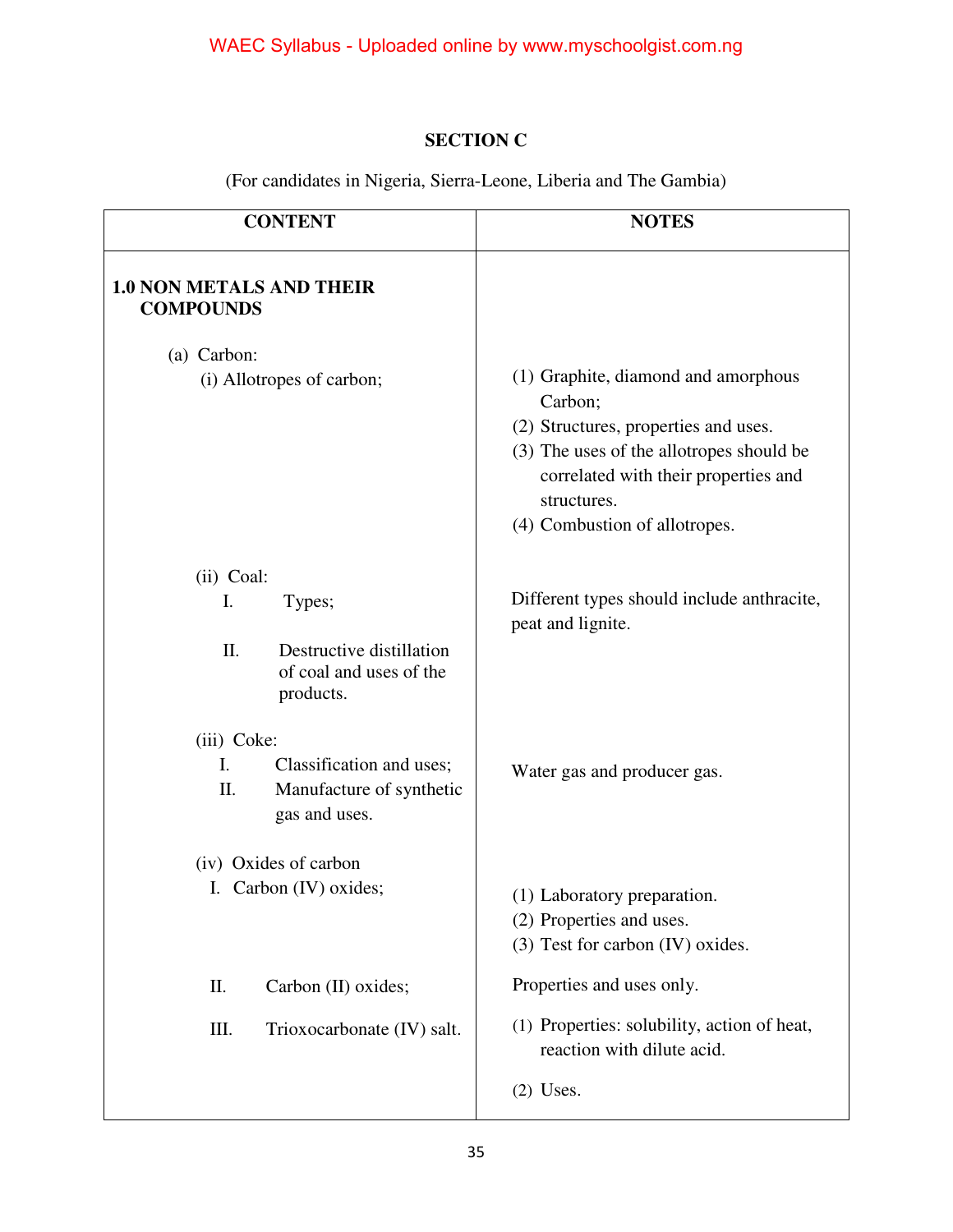| <b>CONTENT</b>                                                                                                                                                                           | <b>NOTES</b>                                                                                                                                              |
|------------------------------------------------------------------------------------------------------------------------------------------------------------------------------------------|-----------------------------------------------------------------------------------------------------------------------------------------------------------|
| (b) Oxygen:<br>Laboratory and industrial<br>(i)<br>preparation;<br>Properties and uses;<br>(ii)<br>(iii) Binary compounds of oxygen:<br>acidic, basic, amphoteric and<br>neutral oxides. | Test for oxygen will be required.                                                                                                                         |
| (c) Hydrogen:<br>Laboratory preparations;<br>(i)<br>Properties and uses.<br>(ii)<br>(d) Water and solution:<br>Composition of water;<br>(i)                                              | Test for hydrogen will be required.<br>Test for water will be required.<br>Reference should be made to the<br>electrolysis of acidified water.            |
| (ii) Water as a solvent;<br>(iii)Hardness of water, causes and<br>methods of removing it;<br>(iv)Treatment of water for town<br>supply.                                                  | (1) Advantages and disadvantages of hard<br>water and soft water.<br>(2) Experiments to compare the degrees of<br>hardness in different samples of water. |
| (e) Halogens:                                                                                                                                                                            | Redox properties of the elements;<br>displacement reaction of one halogen by<br>another.                                                                  |
| (i) Chlorine:<br>I.<br>Laboratory preparation;<br>Properties and reactions.<br>Π.<br>(f) Hydrogen chloride gas:                                                                          | Properties should include:<br>(a) variable oxidation states;<br>(b) reaction with water and alkali<br>(balanced equation required).                       |
| (i) Laboratory preparation;<br>(ii) Properties and uses;                                                                                                                                 | (1) Test for HCl gas.<br>(2) Fountain experiment.                                                                                                         |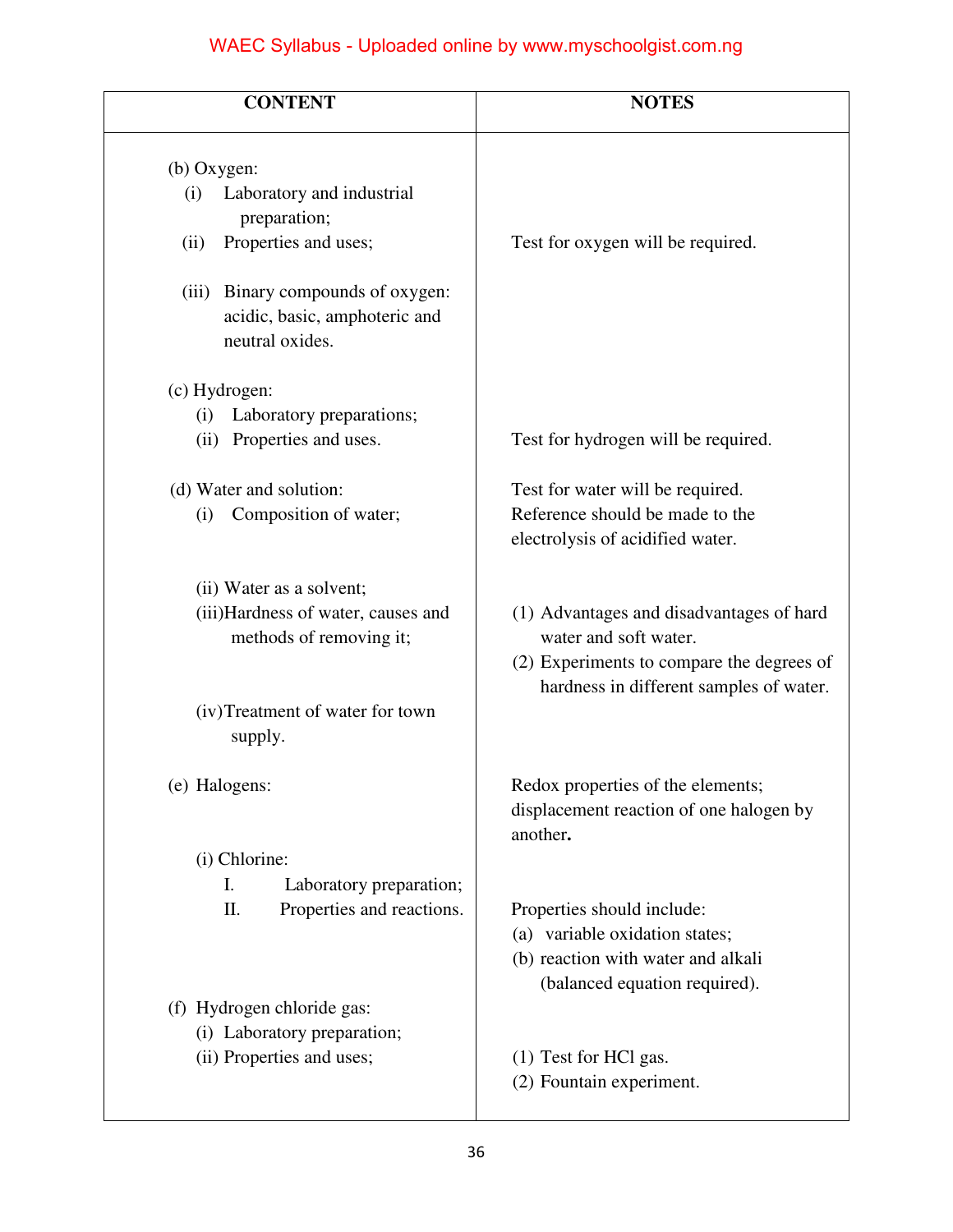| <b>CONTENT</b>                                                                                                                                                                                                                                                               | <b>NOTES</b>                                                                                                                 |
|------------------------------------------------------------------------------------------------------------------------------------------------------------------------------------------------------------------------------------------------------------------------------|------------------------------------------------------------------------------------------------------------------------------|
| (iii) Uses of halogen compounds.                                                                                                                                                                                                                                             | Uses should include silver halide in<br>photography and sodium oxochlorate (I) as<br>a bleaching agent.                      |
| (g) Nitrogen:                                                                                                                                                                                                                                                                |                                                                                                                              |
| (i) Preparation and properties;                                                                                                                                                                                                                                              | Both laboratory and industrial preparations<br>from liquefied air are required.                                              |
| (ii) Uses of nitrogen;                                                                                                                                                                                                                                                       |                                                                                                                              |
| (iii) Compounds of nitrogen:                                                                                                                                                                                                                                                 |                                                                                                                              |
| Ammonia;<br>I.                                                                                                                                                                                                                                                               | (1) Laboratory and industrial preparations.<br>(2) Properties and uses.<br>(3) Test for ammonia.<br>(4) Fountain experiment. |
|                                                                                                                                                                                                                                                                              |                                                                                                                              |
| Π.<br>Trioxonitrate (V) acid;                                                                                                                                                                                                                                                | (1) Laboratory preparation.                                                                                                  |
|                                                                                                                                                                                                                                                                              | (2) Properties and uses.                                                                                                     |
|                                                                                                                                                                                                                                                                              |                                                                                                                              |
| III.<br>Trioxonitrate (V) salts.                                                                                                                                                                                                                                             | (1) Action of heat will be required.<br>(2) Test for trioxonitrate (V) ions.                                                 |
| (h) Sulphur:<br>Allotropes and uses;<br>(i)<br>Compound of sulphur;<br>(ii)<br>Trioxosulphate (IV) acids and<br>(iii)<br>its salts;<br>Tetraoxosulphate (VI) acid:<br>(iv)<br>industrial preparation, reactions<br>and uses.<br>The noble gases: properties and uses.<br>(i) | Contact process should be discussed.                                                                                         |
| <b>2.0 METALS AND THEIR COMPOUNDS</b><br>(a) Extraction of metals:                                                                                                                                                                                                           | (1) Raw materials, processing, main<br>products and by-products.                                                             |
| Aluminium;<br>(i)<br>(ii)<br>Iron;<br>Tin.<br>(iii)                                                                                                                                                                                                                          | (2) Uses of metals.                                                                                                          |
| (b) Alloys.                                                                                                                                                                                                                                                                  | Common alloys of Cu, Al, Pb, Fe, Sn<br>and their uses.                                                                       |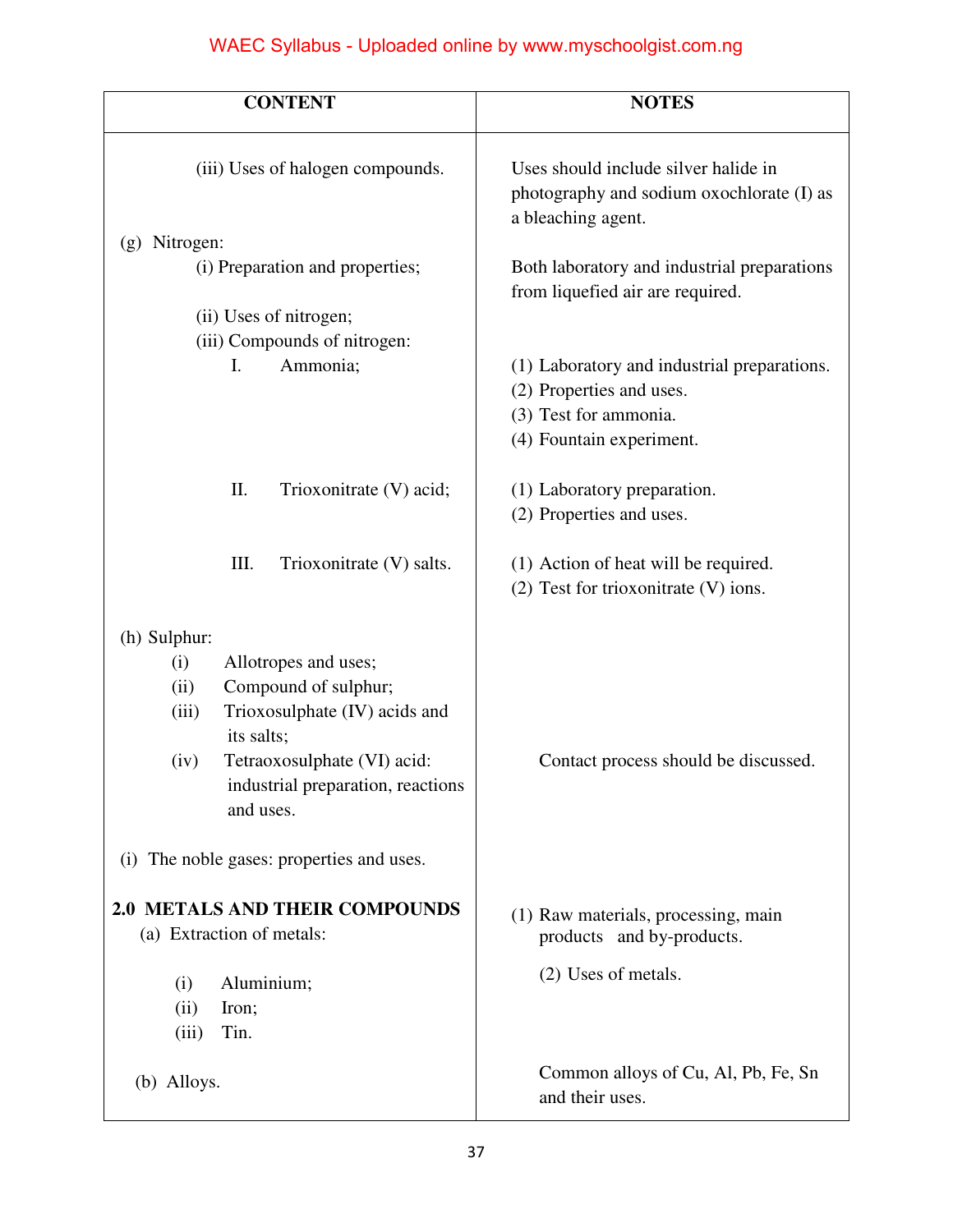| <b>CONTENT</b>                                                                                           | <b>NOTES</b>                                                                                                                                    |
|----------------------------------------------------------------------------------------------------------|-------------------------------------------------------------------------------------------------------------------------------------------------|
| (c) Properties and uses of sodium and its<br>compounds.                                                  | Compounds must be limited to NaCl,<br>NaOH, Na <sub>2</sub> CO <sub>3</sub> , NaNO <sub>3</sub> , Na <sub>2</sub> SO <sub>4</sub> and<br>NaClO. |
| (d) Properties and uses of calcium and its<br>compounds.<br>Reactivity of iron and aluminium with<br>(e) | The compounds must be limited to<br>$CaCO3$ , CaO, CaSO <sub>4</sub> , CaCl <sub>2</sub> , and<br>Ca(OH)                                        |
| air, water and acids.<br>Properties and uses of copper and its<br>(f)<br>compounds.                      | The compounds must be limited to<br>$CuSO4$ , CuO and CuCl <sub>2</sub> .                                                                       |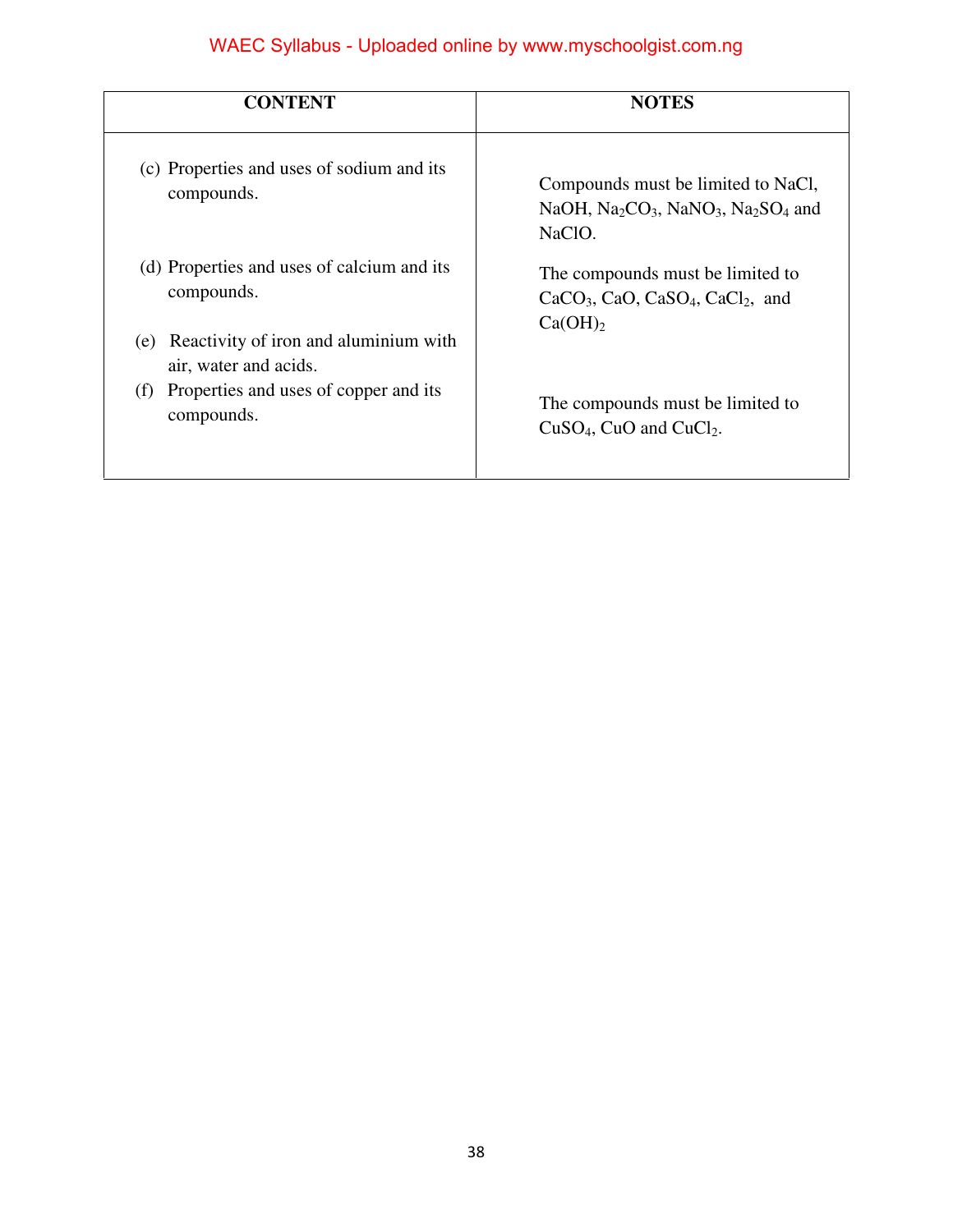#### .**16.0 PRACTICALS**

#### **(a) GENERAL SKILLS AND PRINCIPLES**

Candidates will be expected to be familiar with the following skills and principles:

- (i) Measurement of mass and volume;
- (ii) Preparation and dilution of standard solutions;
- (iii) Filtration, recrystallisation and melting point determination;
- (iv) Measurement of heats of neutralization and solutions;
- (v) Determination of pH value of various solutions by colorimetry;
- (vi) Determination of rates of reaction from concentration versus time curves;
- (vii) Determination of equilibrium constants for simple system.

#### **(b) QUANTITATIVE ANALYSIS Acid-base titrations**

The use of standard solutions of acids and alkalis and the indicators; methyl orange, methyl red and phenolphthalein to determine the following:

- (i) The concentrations of acid and alkaline solutions;
- (ii) The molar masses of acids and bases and water of crystallization.
- (iii) The solubility of acids and bases;
- (iv) The percentage purity of acids and bases;
- (v) Analysis of  $Na_2CO_3/NaHCO_3$  mixture by double indicator methods (Ghanaians only).
- (vi) Stoichiometry of reactions.

#### **Redox titrations**

Titrations of the following systems to solve analytical problems:

- (i) Acidic MnO<sub>4</sub><sup>-</sup> with Fe<sup>2+</sup>;
- (ii) Acidic MnO<sub>4</sub><sup>-</sup> with C<sub>2</sub>O<sub>4</sub><sup>2-</sup>;
- (iii)  $I_2$  in KI versus  $S_2O_3^{2^2}$ .

#### **(d) QUALITATIVE ANALYSIS**

No formal scheme of analysis is required**.** 

(i) Characteristic tests of the following cations with dilute  $NaOH_{(aq)}$  and  $NH_{3(aq)}$ ;

NH<sub>4</sub>; Ca<sup>2+</sup>; Pb<sup>2+</sup>; Cu<sup>2+</sup>; Fe<sup>2+</sup>; Fe<sup>3+</sup>; Al<sup>3+</sup>; and Zn<sup>2+</sup>.

(ii) Confirmatory tests for the above cations.